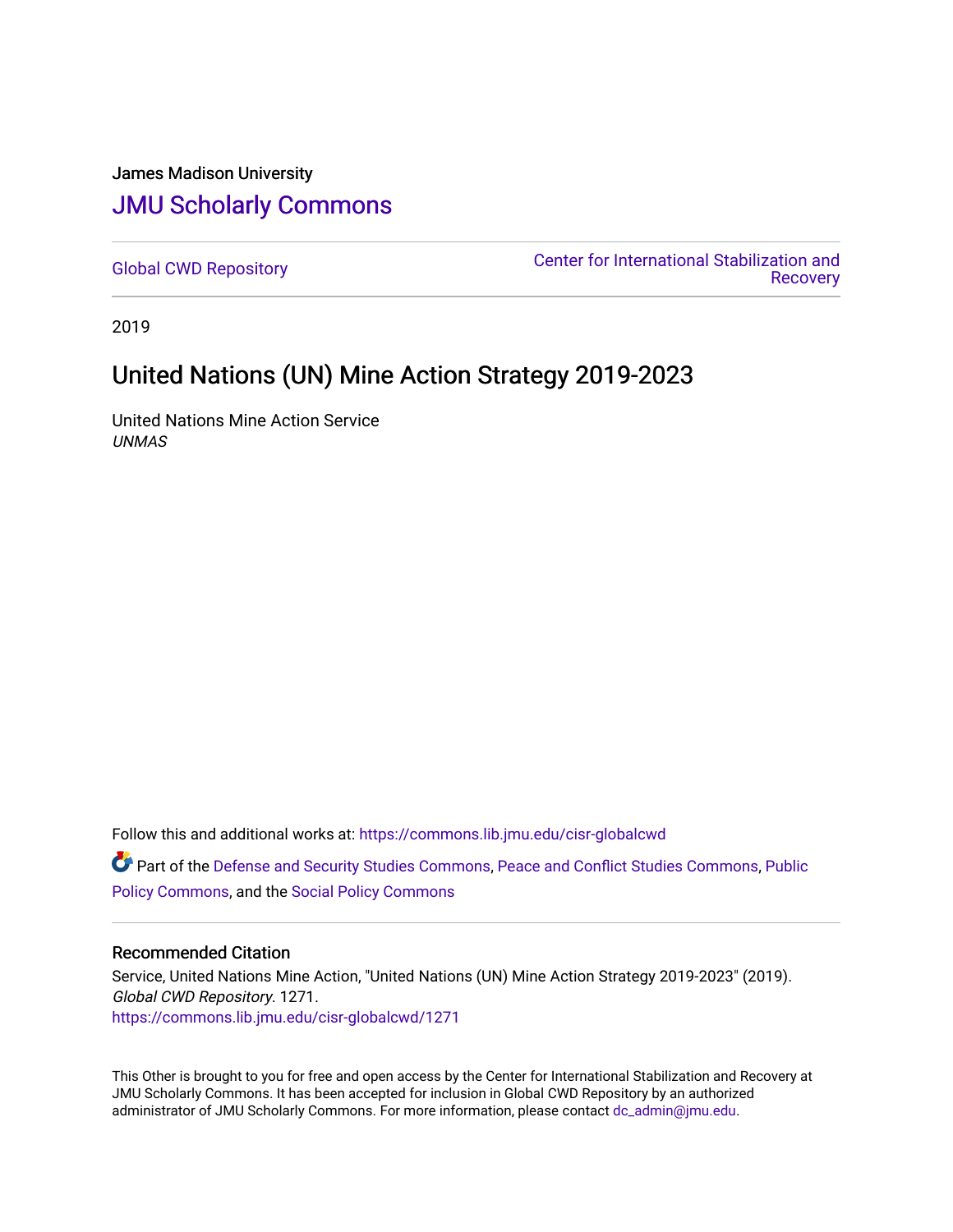# **THE UNITED NATIONS MINE ACTION STRATEGY 2019-2023**



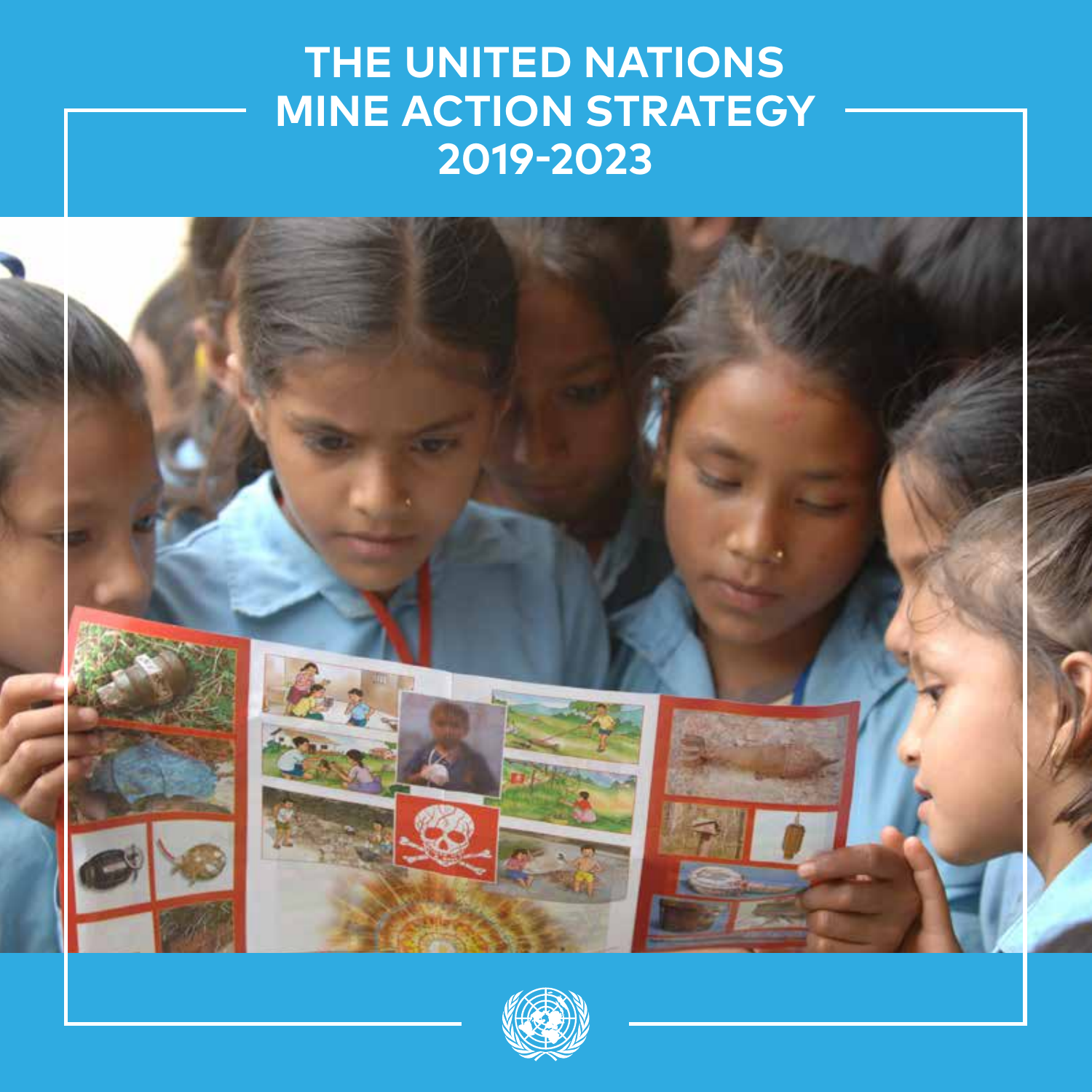### **TABLE OF CONTENTS**

- **1** THE UNITED NATIONS SYSTEM IN MINE ACTION
- **2** VISION
- **3** MISSION STATEMENT
- **5** CHAPTER I: INTRODUCTION
- **7** CHAPTER II: CONTEXT AND OPERATING ENVIRONMENT
- **9** CHAPTER III: STRATEGIC APPROACH
- **15** CHAPTER IV: STRATEGIC OUTCOMES
- **15** STRATEGIC OUTCOME 1: PROTECTION OF INDIVIDUALS AND COMMUNITIES FROM THE RISKS AND SOCIO-ECONOMIC IMPACTS OF EXPLOSIVE ORDNANCE STRENGTHENED.
- **15** STRATEGIC OUTCOME 2: SURVIVORS, FAMILY MEMBERS AND COMMUNITIES AFFECTED BY EXPLOSIVE ORDNANCE HAVE EQUAL ACCESS TO HEALTH AND EDUCATION AND PARTICIPATE FULLY IN SOCIAL AND ECONOMIC LIFE
- **15** STRATEGIC OUTCOME 3: NATIONAL INSTITUTIONS EFFECTIVELY LEAD AND MANAGE MINE ACTION FUNCTIONS AND RESPONSIBILITIES
- **16** CROSS-CUTTING STRATEGIC OUTCOME 1: MOMENTUM AND PROFILE OF MINE ACTION EFFORTS, INCLUDING THROUGH MAINSTREAMING IN HUMANITARIAN ASSISTANCE, HUMAN RIGHTS, PEACEBUILDING, STABILIZATION, AND SUSTAINABLE DEVELOPMENT, MAINTAINED AND ENHANCED
- **16** CROSS-CUTTING STRATEGIC OUTCOME 2: MINE ACTION PROGRAMMES ADDRESS THE SPECIFIC NEEDS OF WOMEN, GIRLS, MEN AND BOYS FROM DIVERSE GROUPS, WHILE FACILITATING THEIR EMPOWERMENT AND **INCLUSION**
- **18** CHAPTER V: MONITORING AND EVALUATION
- **20** NOTE ON METHODOLOGY
- **22** ANNEXES
- **27** ACRONYMS

#### **Cover photo caption:**

In Nepal, UNICEF provides risk education to local children in a school, near to where one child was killed and another injured when they tampered with an Improvised Explosive Device (IED). UNICEF/Laurenge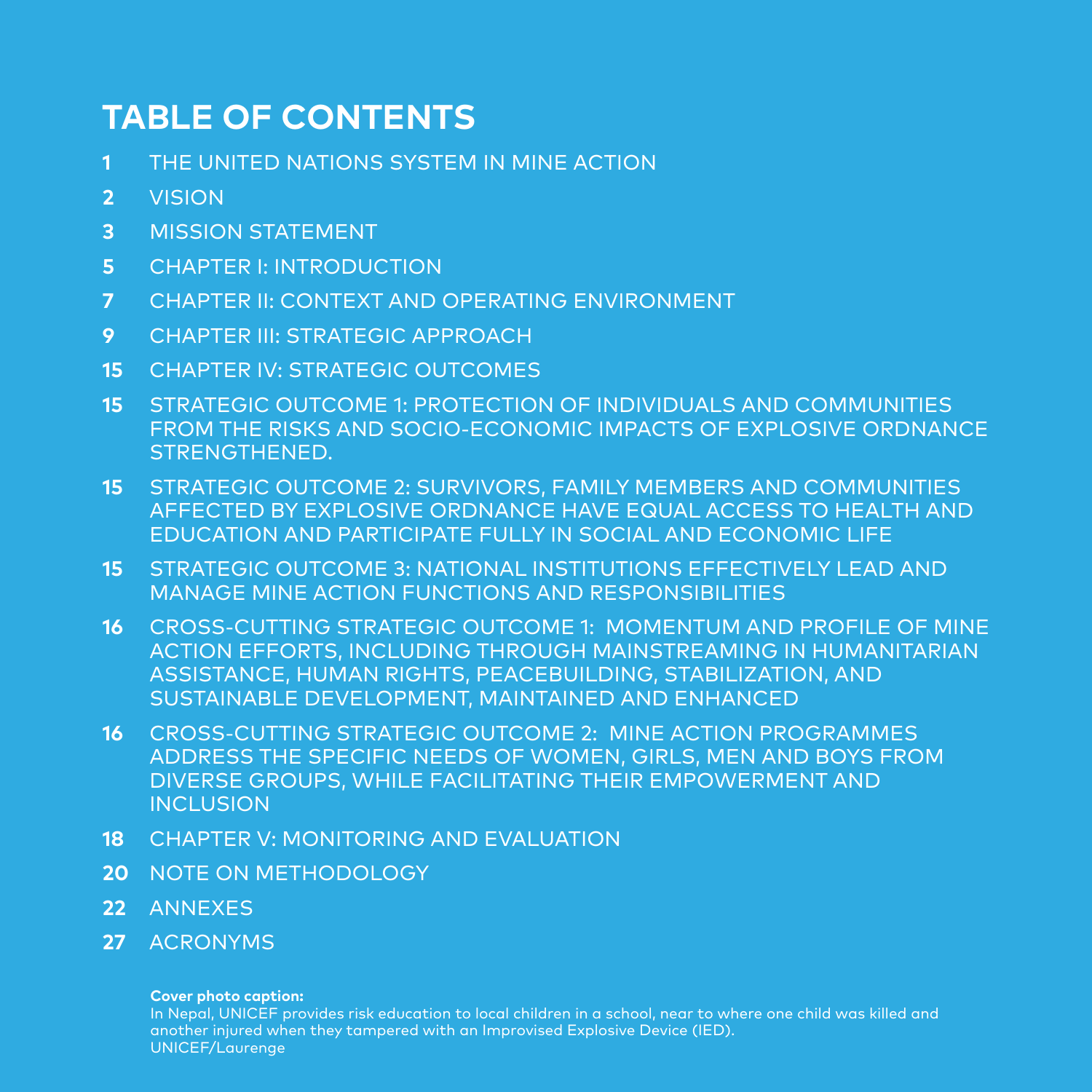### **THE UNITED NATIONS IN MINE ACTION**

The United Nations Mine Action Strategy 2019-2023 is an accountability framework for the UN system. The Strategy reflects the collective engagement of the United Nations Inter-Agency Coordination Group on Mine Action (IACG-MA). Members contribute to the objectives of the Strategy in accordance with their respective mandates and ensure the effective integration of mine action within global and country-level coordination mechanisms, including those relevant to humanitarian, peace and security, and development frameworks.

Members of the IACG-MA include:

- UN Department of Peace Operations/UNMAS (Chair)
- Food and Agriculture Organization (FAO)
- UN Development Programme (UNDP)
- ▶ Office of the UN High Commissioner for Refugees (UNHCR)
- ▶ UN Children's Fund (UNICEF)
- UN Office for the Coordination of Humanitarian Affairs (OCHA)
- UN Office of Disarmament Affairs (UNODA)
- UN Office of the High Commissioner for Human Rights (OHCHR)
- UN Office for Project Services (UNOPS)
- UN Entity for Gender Equality and the Empowerment of Women (UN Women)
- World Food Programme (WFP)
- World Health Organization (WHO)
- United Nations Institute for Disarmament Research (UNIDIR)\*

World Bank\*

\*Observer status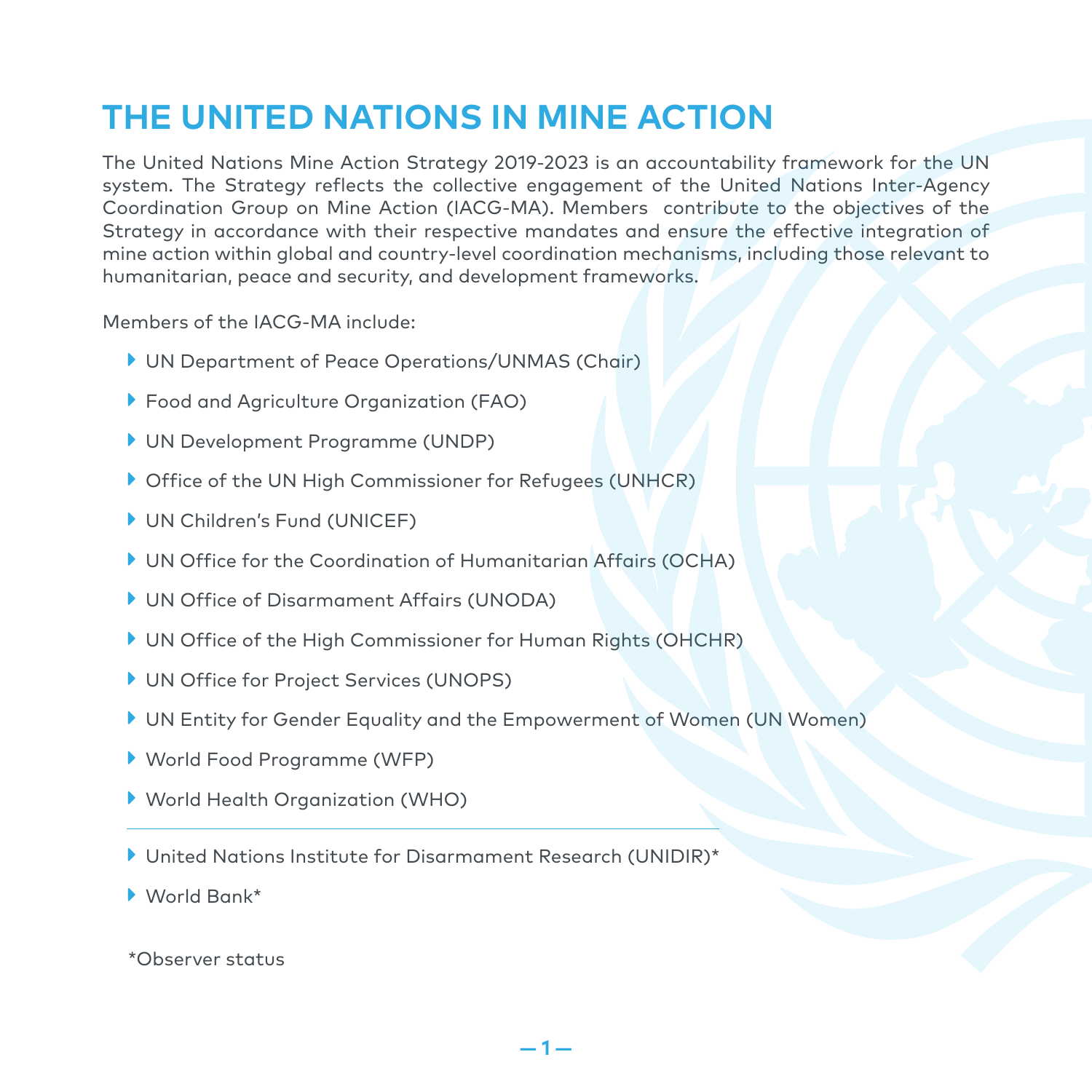### **VISION**

The vision of the United Nations is a world free from the threat of mines, explosive remnants of war (ERW), including cluster munitions, and improvised explosive devices (IEDs),<sup>1</sup> where individuals and communities live in a safe environment conducive to sustainable peace and development where no one is left behind, where the human rights and the needs of victims $2$ are met and where they are fully integrated as equal members of their societies.

 $^{\rm 1}$  For the purposes of this Strategy, the term "explosive ordnance" will be used to refer to this list of items which are defined under the Convention on the Prohibition of the Use, Stockpiling, Production and Transfer of Anti-Personnel Mines and on Their Destruction, 1997; the Protocol on Prohibitions or Restrictions on the Use of Mines, Booby Traps and Other Devices, as amended in 1996 (Amended Protocol II to the 1980 Convention on Prohibitions or Restrictions on the Use of Certain Conventional Weapons Which May Be Deemed to Be Excessively Injurious or to Have Indiscriminate Effects); the Protocol on Explosive Remnants of War, 2003 (Protocol V to the 1980 Convention on Certain Conventional Weapons): and the Convention on Cluster Munitions, 2008.

 $^2$  For the purposes of this Strategy the term 'victim' will refer to individuals (survivors), family members and communities directly and indirectly impacted by explosive ordnance, consistent with the UN Policy on Victim Assistance in Mine Action (2016) and relevant international humanitarian laws and conventions.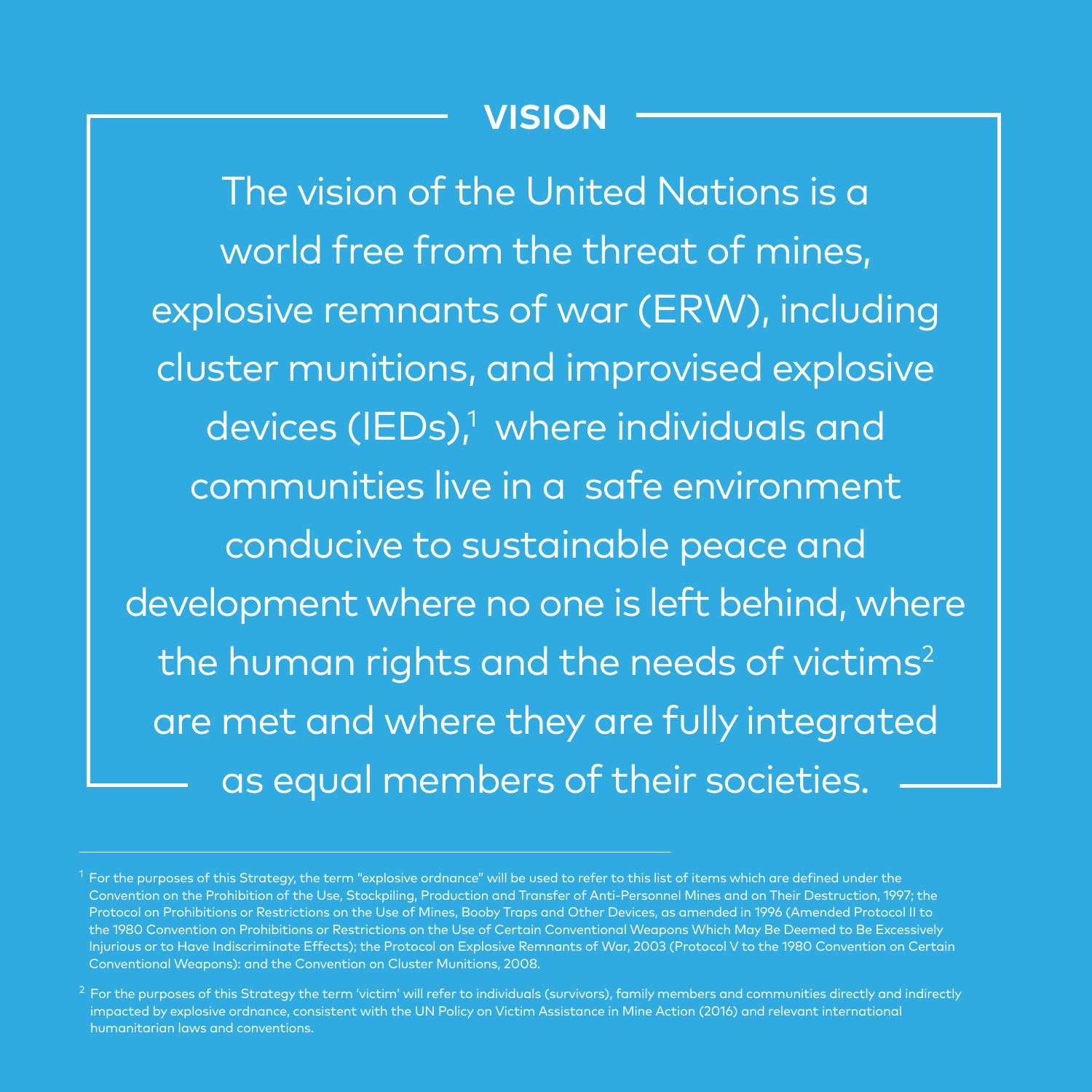### **MISSION STATEMENT**

It is the primary responsibility of States to protect their peoples and communities from the threat of explosive ordnance. The United Nations works with States and affected communities to reduce the threat and impact of explosive ordnance on humanitarian action, human rights, peace and security, and socio-economic development. United Nations activities are undertaken with strict respect to the principles which guide humanitarian assistance,<sup>3</sup> engagement in peace and security settings, and achievement of the Sustainable Development Goals (SDGs). Through its partnership with States, international and regional organizations and civil society, the United Nations assists and protects those impacted by conflict, empowers affected individuals and communities, and strengthens national capacities to manage the risks of explosive ordnance, until such time as the assistance of the UN is no longer requested.

 $^3$  These principles include the four humanitarian principles of humanity, neutrality, impartiality and independence, and the relevant peacekeeping principles of consent of parties and impartiality.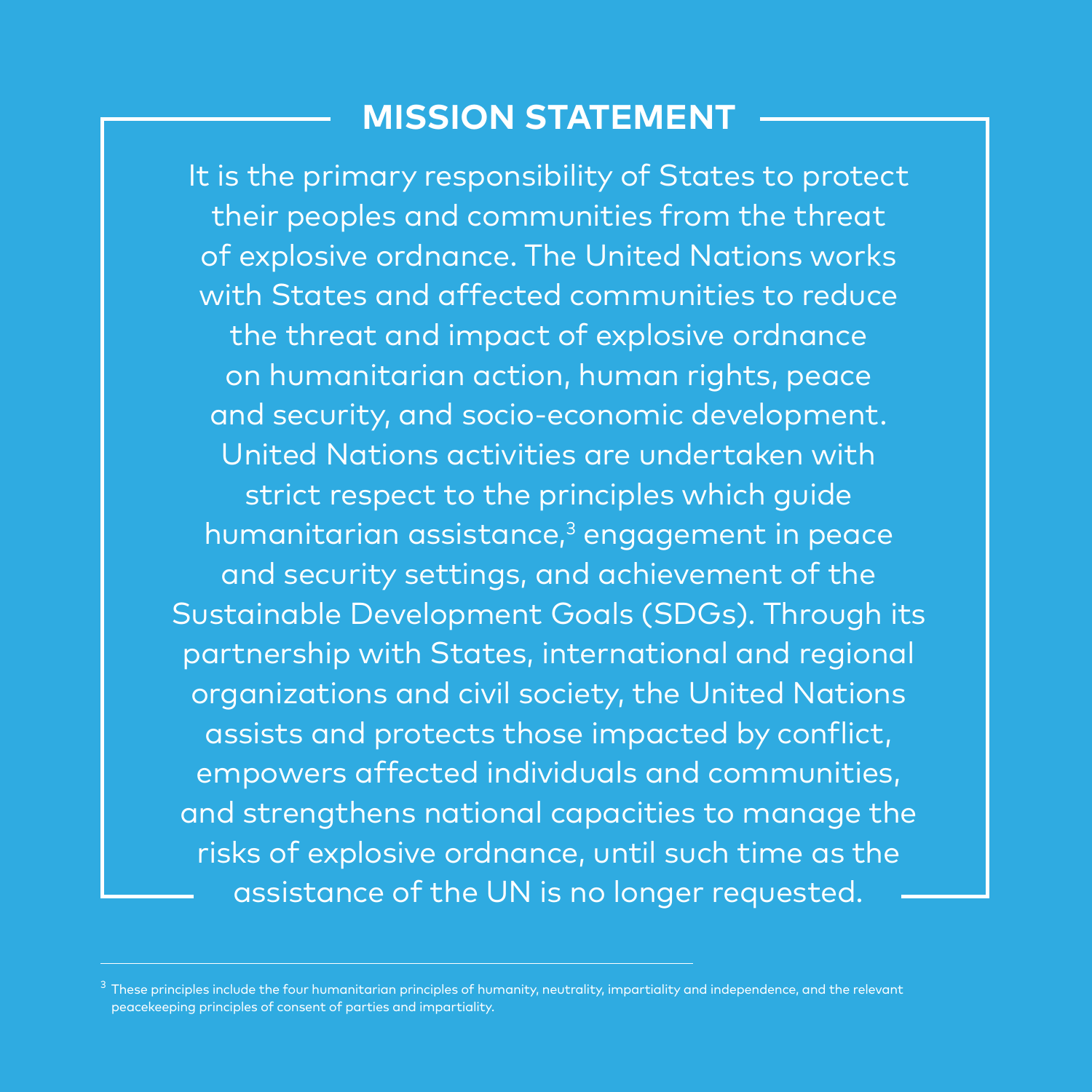Young girls participate in a risk education session<br>in Jalalabad, Afghanistan.<br>UNMAS/Cengiz Yar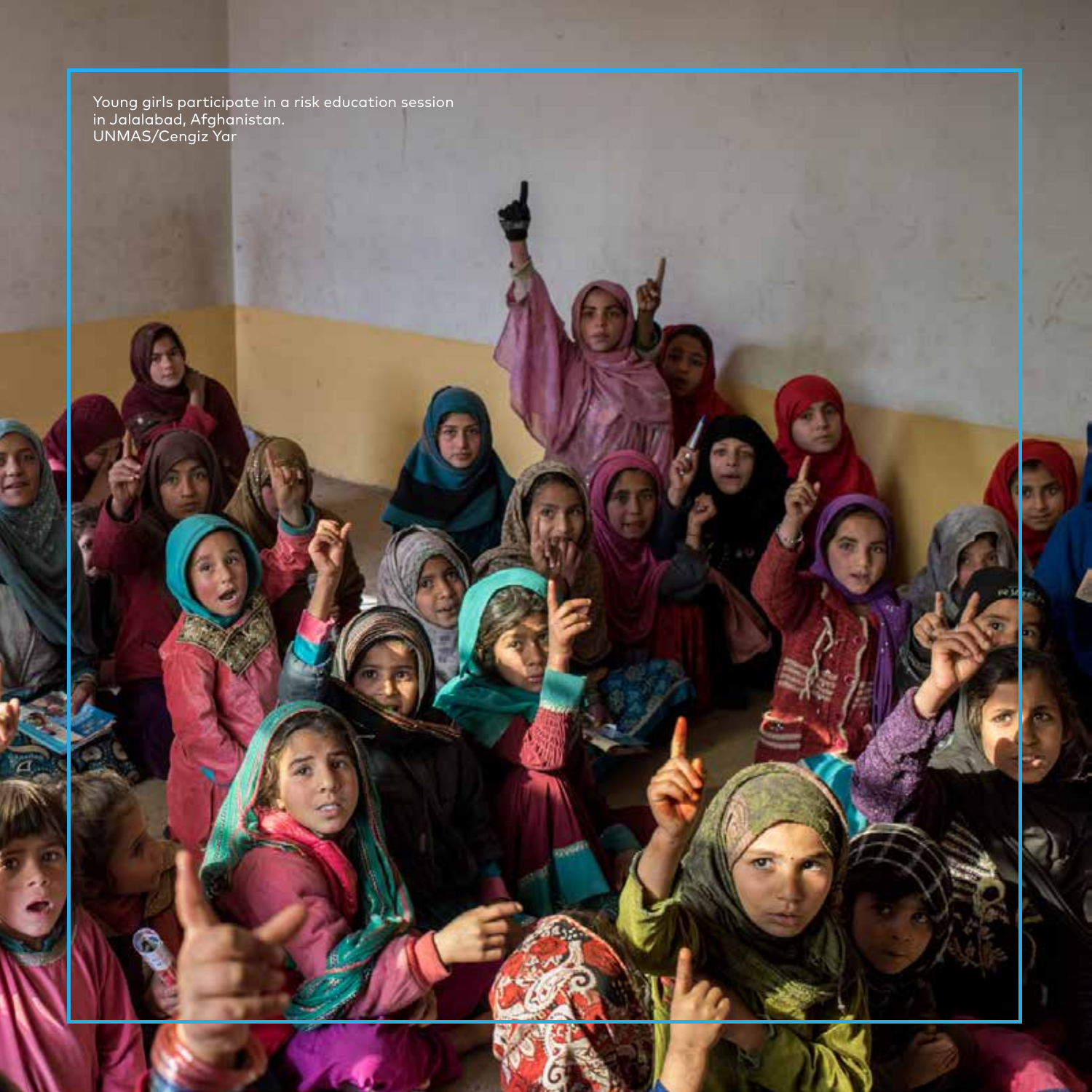### **CHAPTER I: INTRODUCTION**

Globally, progress has been made in addressing the threats posed by explosive ordnance. This includes advances in the universalization and implementation of relevant international humanitarian laws, and assistance to affected communities in returning to peaceful and prosperous economic and social life. Mine action has become a nexus between humanitarian action, peace and security, and development as well as a cornerstone for conflict prevention.

Nonetheless, explosive ordnance continue to pose significant threats. A number of intense and protracted conflicts, particularly in urban areas, has resulted in higher levels of contamination, including by IEDs, an increase in civilian deaths and injuries and the destruction of, or damage to, civilian objects and critical infrastructure. In these contexts, explosive ordnance continue to kill, injure and traumatize people and communities, and severely impede humanitarian responses, peacebuilding and stabilization efforts, and social and economic recovery.

The United Nations Mine Action Strategy 2019-2023 (the Strategy) articulates the strategic objectives and commitments of the United Nations to address the evolving context and nature of explosive ordnance, and the humanitarian and development challenges these pose. The engagement of the UN is based on a theory of change that defines core priorities for achieving global impact in reducing the threat posed by explosive ordnance, and against which the role and contribution of the UN are defined.

The Strategy orients United Nations activities at both global and national levels to ensure responsiveness to context-specific needs and priorities, while ensuring the integration of mine action across broader humanitarian, human rights, peace and security, and development responses. It also ensures that people remain at the center of mine action efforts, including a focus on addressing the different needs and priorities of women, girls, men and boys from diverse groups. The Strategy provides an accountability framework for the United Nations investment and delivery in mine action. The United Nations will follow a rigorous monitoring and evaluation approach to review and report on progress at regular intervals based on the results framework, the underlying theory of change and the outputs for which the UN is mandated and accountable.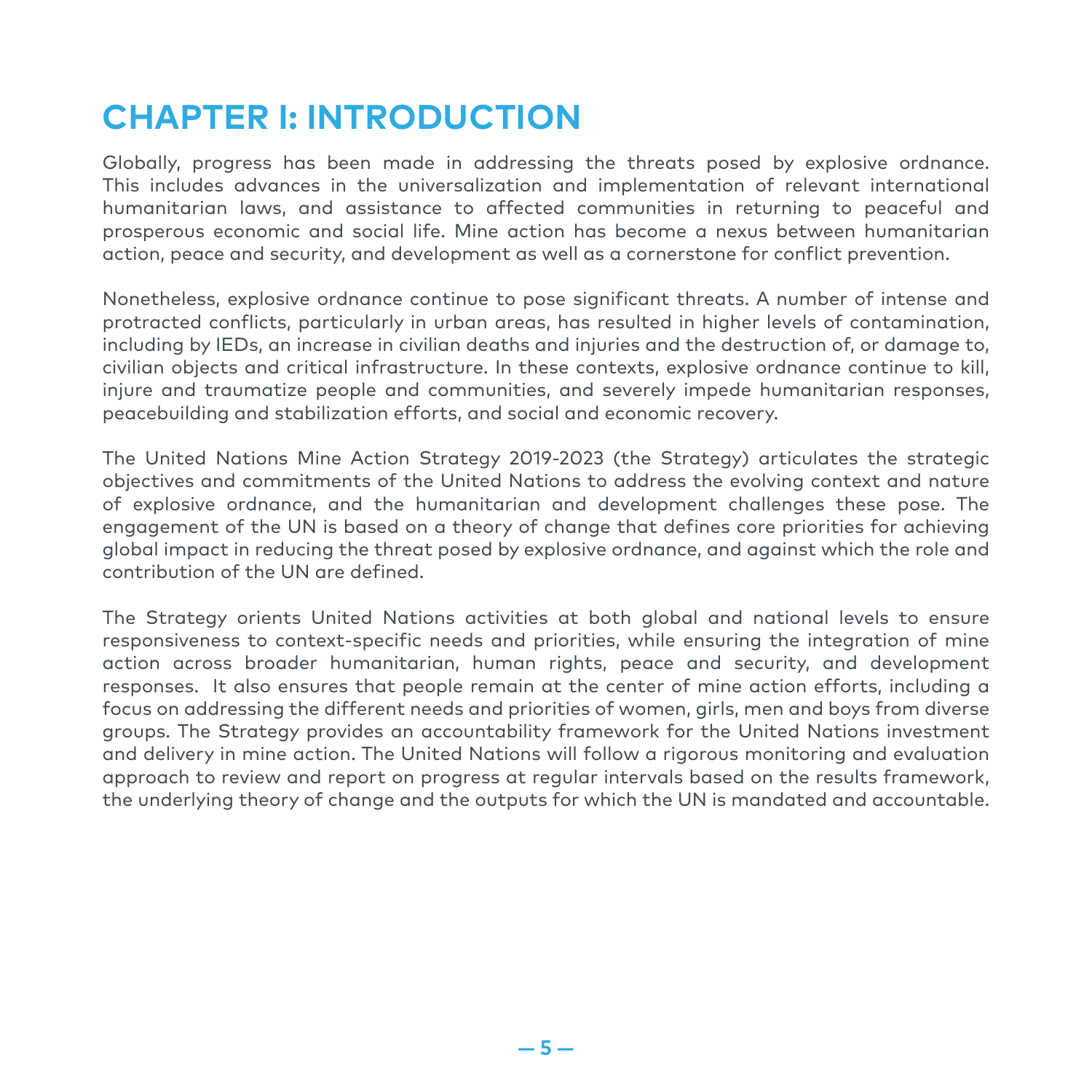Mine action contributes to gender<br>| empowerment in Tajikistan.<br>| UNDP

 $\hat{\Omega}$ 

Ł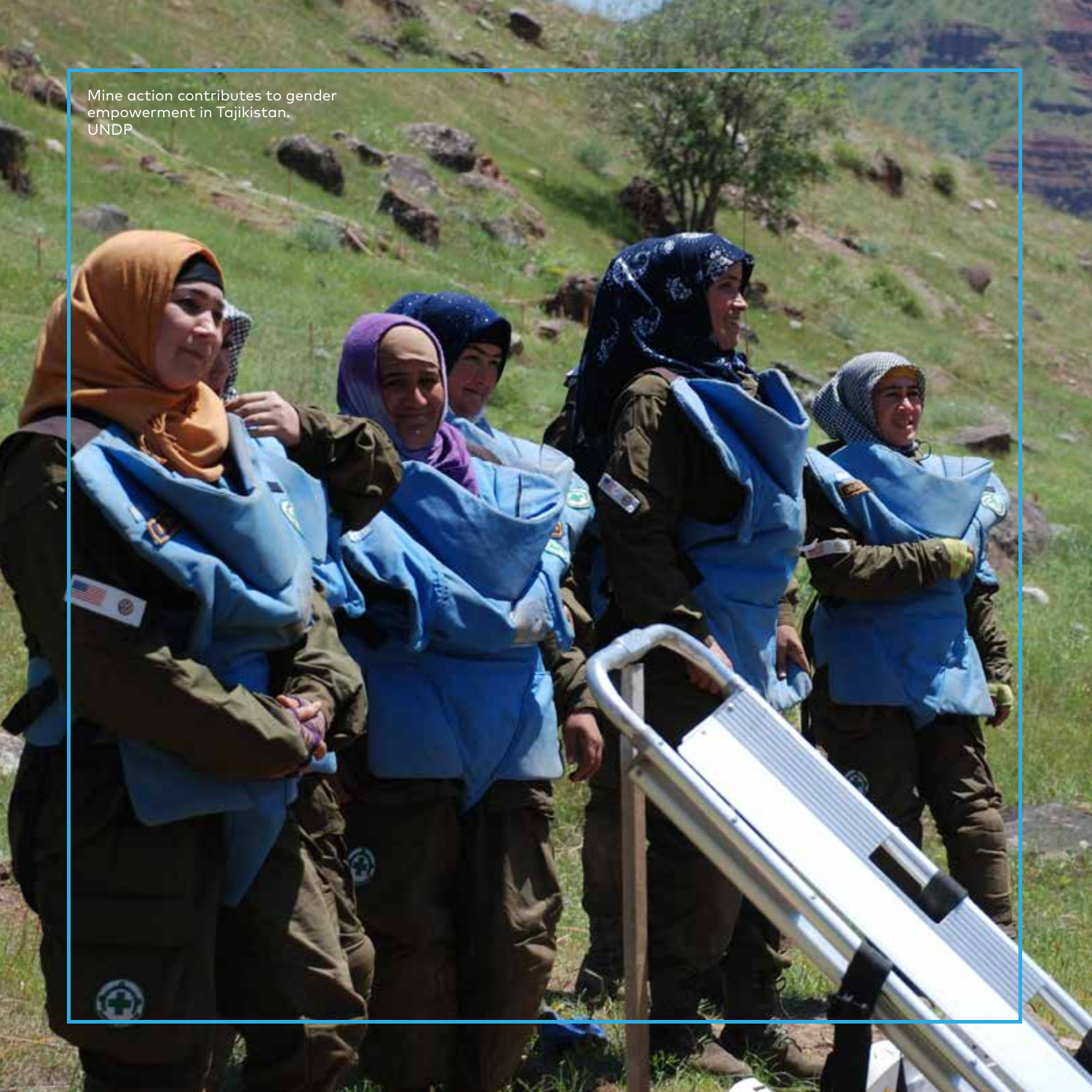### **CHAPTER II: CONTEXT AND OPERATING ENVIRONMENT**

**Significant progress was made at country and global levels during the period of the 2013-2018 UN Mine Action Strategy.** Adherence to mine action normative frameworks remains strong. The profile of mine action was raised in international debates and multilateral fora, notably the United Nations Security Council and the General Assembly. Throughout, partnerships between the United Nations and States, regional organizations, and with NGOs remain essential to progress.

**Ongoing crises and conflicts create increased contamination, particularly in urban settings, giving rise to new challenges and risks.** This has created new challenges for the protection of civilians and resulted in higher civilian casualty rates and damage to civilian objects and critical infrastructure. These crises and conflicts also contribute to population displacement, loss of livelihoods, impeded or obstructed access to essential infrastructure and services, and increased vulnerability. Contamination in urban and populated environments poses serious operational challenges, while there are indications that increased use of IEDs, together with ERW, account for more casualties among civilians than manufactured anti-personnel mines.

**Addressing the needs of victims of explosive ordnance, including survivors, affected family members and communities requires global attention and action.** Increasing numbers of people are being directly and indirectly impacted by explosive ordnance. More needs to be done to address the full range of physical, psychological and socio-economic needs of all those directly and indirectly affected, whilst empowering and respecting their dignity and autonomy. Developing integrated approaches to victim assistance, including a focus on addressing key gaps in assistance, multi-sector responses and linkages with broader humanitarian, human rights and development efforts, are key priorities in this regard.

**Countries affected by explosive ordnance are increasingly leading their own national mine action efforts, decreasing reliance on international assistance.** There has been significant progress in developing national capacities to address explosive ordnance. In a number of countries this has allowed the United Nations and the international community to reorient or scale down their activities. At the same time, challenges remain in ensuring the sustainability of national efforts, and their responsiveness to new threats. This requires a continued focus on targeted institutional capacity building including as a contribution to broader national governance reforms, institution strengthening and development planning.

**Significant funding for the mine action sector needs to be sustained and match requirements as they evolve.** In particular, risk education, victim assistance and national capacity development require additional financial resources. This underscores the need for closer partnerships and dialogue between donors, national and international partners, as well as the private sector, to ensure that mine action needs are met in the context of humanitarian assistance, peacebuilding, stabilization, and reconstruction.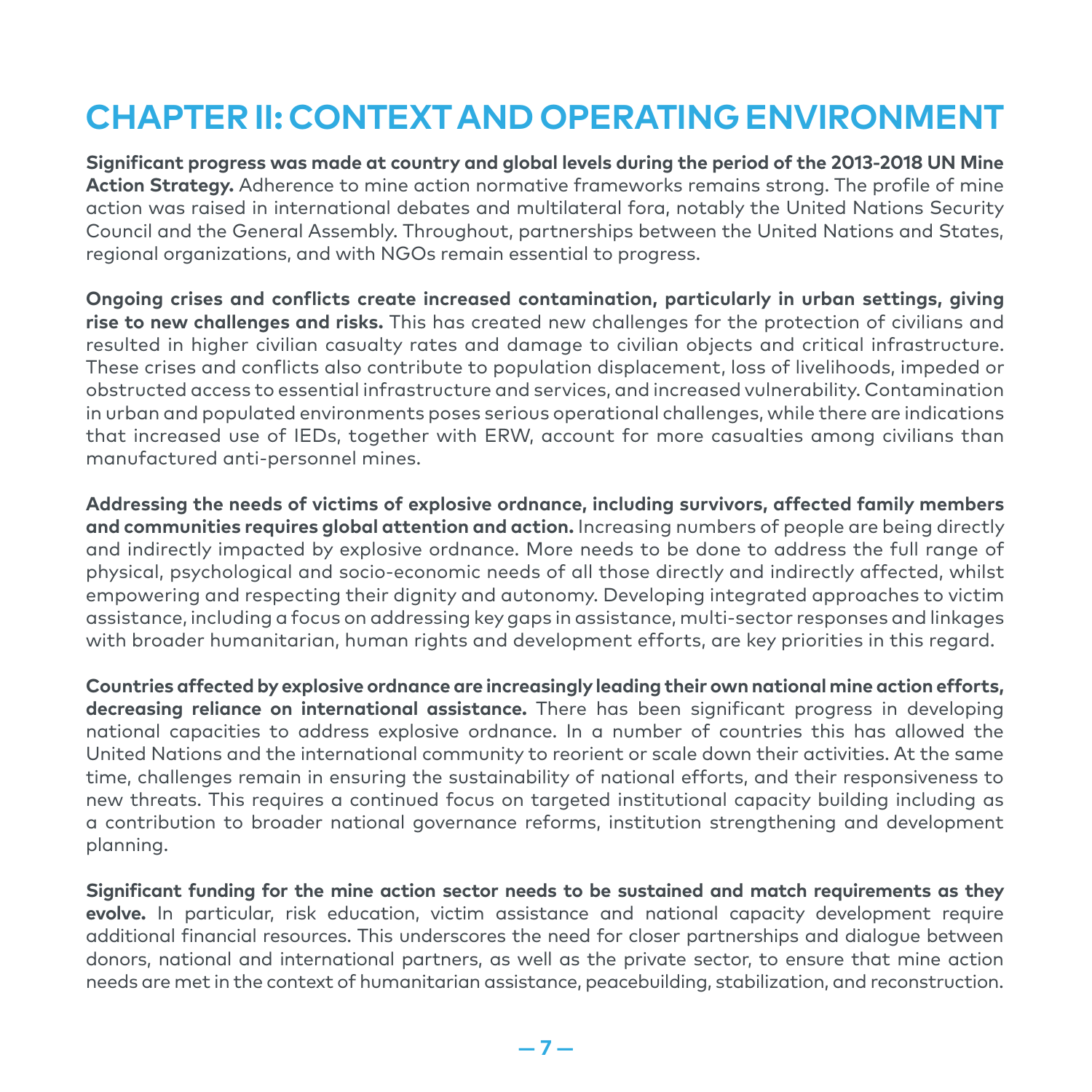Mine risk education facilitates "Safe Return".<br>UNHCR/Petterick Wiggers

1420

MOUS POUND IN SUCH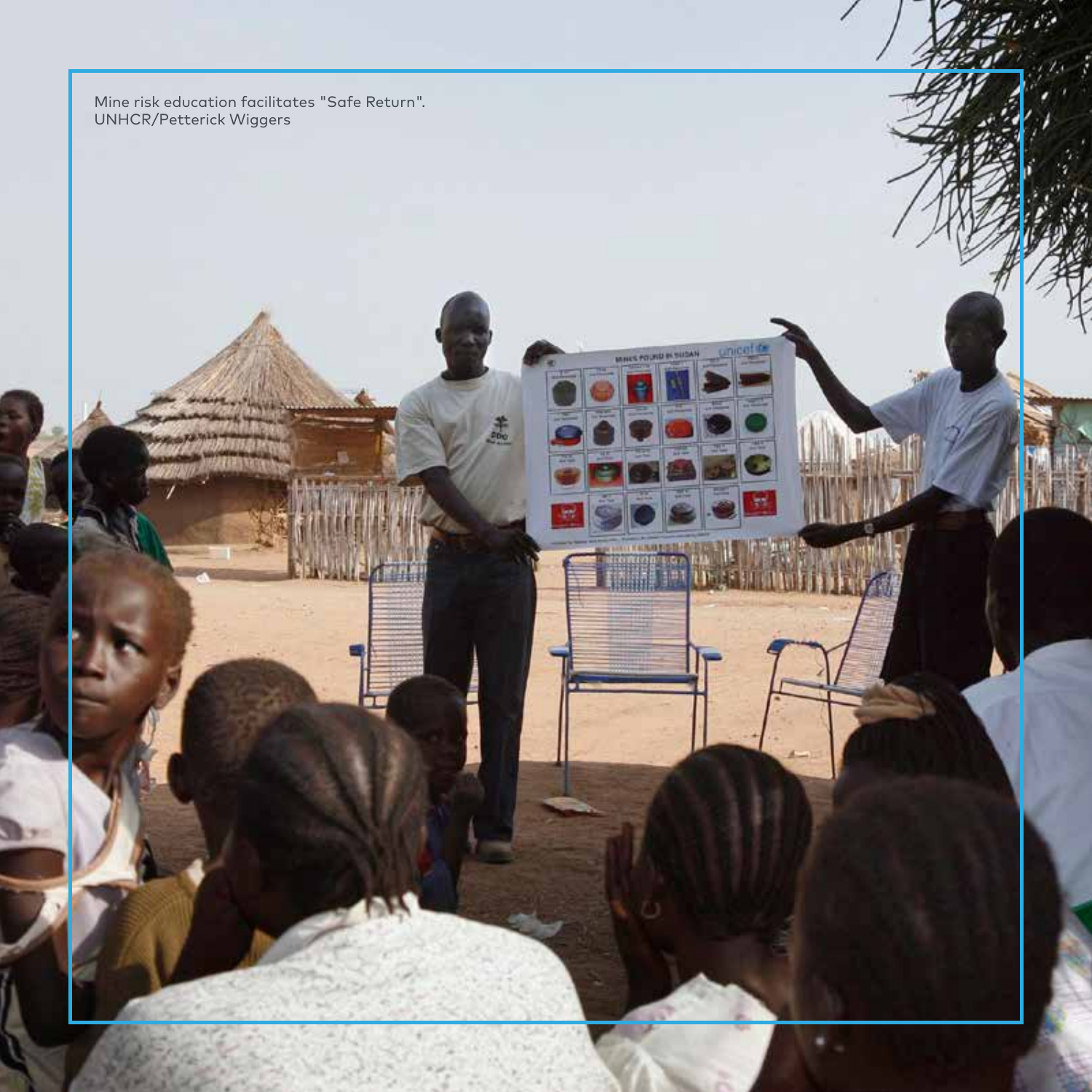### **CHAPTER III: STRATEGIC APPROACH**

#### **1. THE UNITED NATIONS IN MINE ACTION**

The United Nations, through its mandates and with the full support of States, addresses threats posed by explosive ordnance across a range of contexts, including in immediate post-conflict and humanitarian responses, peacebuilding and stabilization activities as well as in recovery and sustainable development settings. The role of the UN in mine action is underscored by Security Council and General Assembly resolutions which refer to the significant role of the UN while reaffirming the primary responsibility of States, as well as by UN policies on relevant thematic issues and the strategic plans of individual UN entities. Mine action activities are implemented in strict compliance with the core principles of the UN which guide its humanitarian assistance and engagement in peace and security settings.

#### **MINE ACTION IS A CRITICAL ENABLER FOR HUMANITARIAN ACTION, PEACEBUILDING, AND SUSTAINABLE DEVELOPMENT**

**Humanitarian Action:** Mine action is a key component of efforts to ensure the centrality of protection, including child protection, in humanitarian action and is integrated within humanitarian responses as an Area of Responsibility (AoR) under the Global Protection Cluster. Mine Action also contributes to the Agenda for Humanity, including the core commitments to respect the rules of war and to leave no one behind.

**Peace and Security:** Within UN initiatives to prevent conflict and sustain peace, mine action contributes to building confidence, facilitating local peacebuilding, and supporting peoplecentered stabilization efforts. The UN will continue to advocate for the inclusion of mine action in peace processes and as a core component of peace operations, with a focus on the protection and safety of civilians, generating peace dividends, and enabling humanitarian access and socio-economic recovery. Mine action is also a practical tool that cuts across the UN engagement on disarmament, as recognized in the Secretary-General's Agenda for Disarmament: Securing Our Common Future.

**Sustainable Development:** The 2030 Agenda for Sustainable Development and the Sustainable Development Goals (SDGs) provides a globally adopted framework for integrating mine action in national development plans. Through reducing risk of explosive ordnance and assisting those affected, the UN will contribute to efforts to enable recovery and development processes; support national capacity development; and facilitate access for survivors to basic services and social and economic opportunities.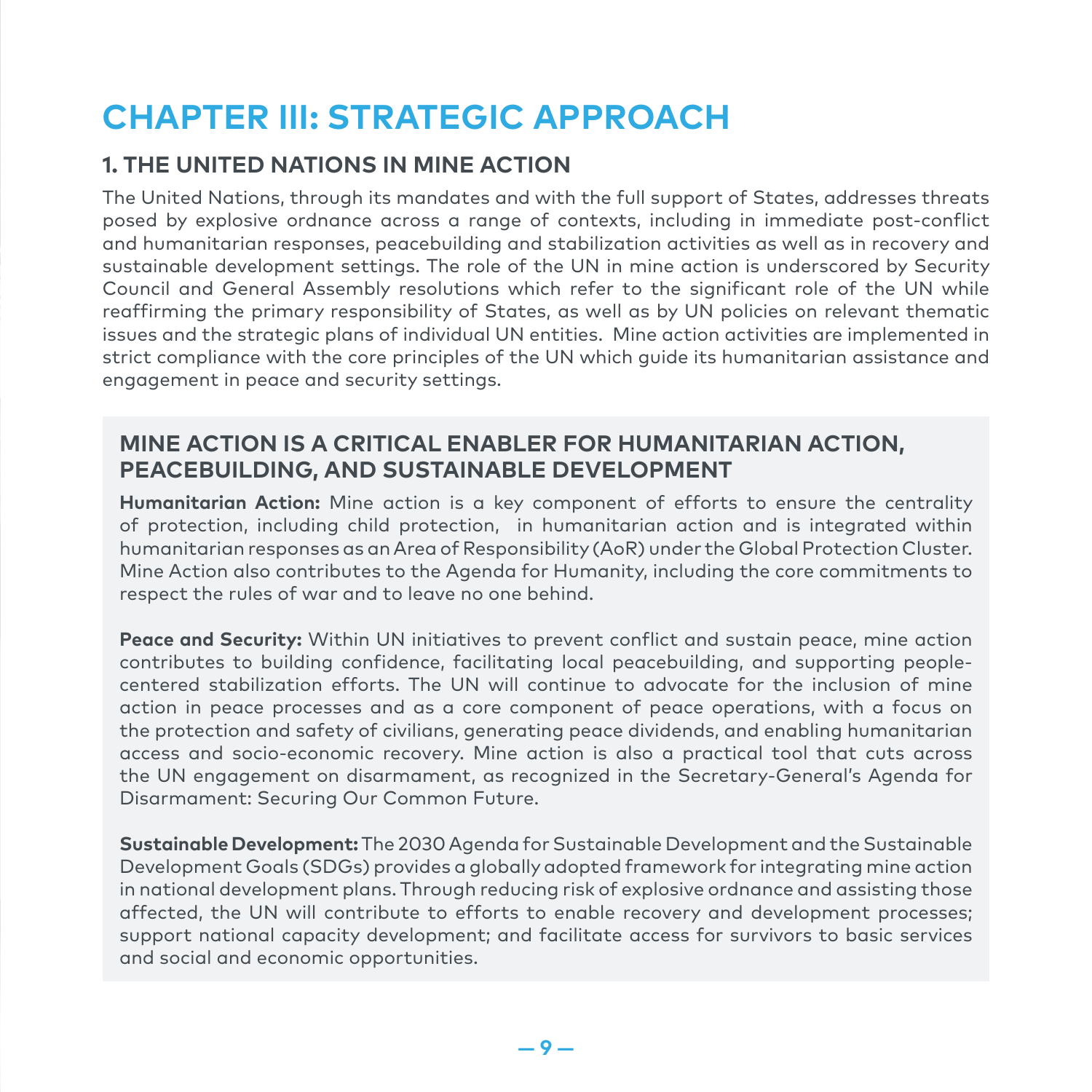#### **2. OVERARCHING GOAL AND STRATEGIC OUTCOMES OF THE UNITED NATIONS IN MINE ACTION**

The overarching goal of the United Nations Mine Action Strategy 2019-2023 is to contribute to a world free from the threat of explosive ordnance by **protecting and assisting individuals and communities through the establishment of safe environments conducive to recovery, sustainable peace and development.**

The UN will pursue this overarching goal by contributing to the achievement of progress across five priority areas and corresponding strategic outcomes which are essential to reduce the global impact of explosive ordnance. UN activities will be articulated through UN mine action country strategies and programmes, which will be aligned with corresponding SDG goals, targets and indicators and integrated into UN and multi-stakeholder strategies and planning frameworks.

#### **THE THEORY OF CHANGE UNDERLYING THE STRATEGY**

The United Nations Mine Action Strategy 2019-2023 is grounded in a theory of change (see insert) which describes the interventions needed to achieve meaningful change at global level. It is based on a recognition that a global reduction of the risks posed by explosive ordnance requires concerted efforts by a broad range of national and international stakeholders, to which the UN will contribute through specific outputs based on mandates and its comparative advantage. This theory of change is comprised of three components:

- 1. A common understanding of how progress towards the desired vision of a world free of the threat of explosive ordnance can be achieved, consisting of two primary levels of causality: results across five priority areas of action which are necessary to effect change at global level; and the specific results which are necessary and together contribute to explaining the impact of each priority area of action in relation to global level change.
- 2. Based on the theory of change, a hierarchy of results defines the actions necessary to achieve change at the level of both the global impact and the five priority areas of action. Results at the level of areas of action are articulated as 'strategic outcomes', and within each area of action 'intermediate outcomes' denote specific results which, together, contribute to the strategic outcome.
- 3. The third component is the identification of the specific contributions and impact of the UN within this framework. These are articulated in terms of outputs of UN activities which are linked to the achievement of individual intermediate outcomes, but also a description of implementation approaches (how the UN will tailor efforts in different contexts) and underlying assumptions.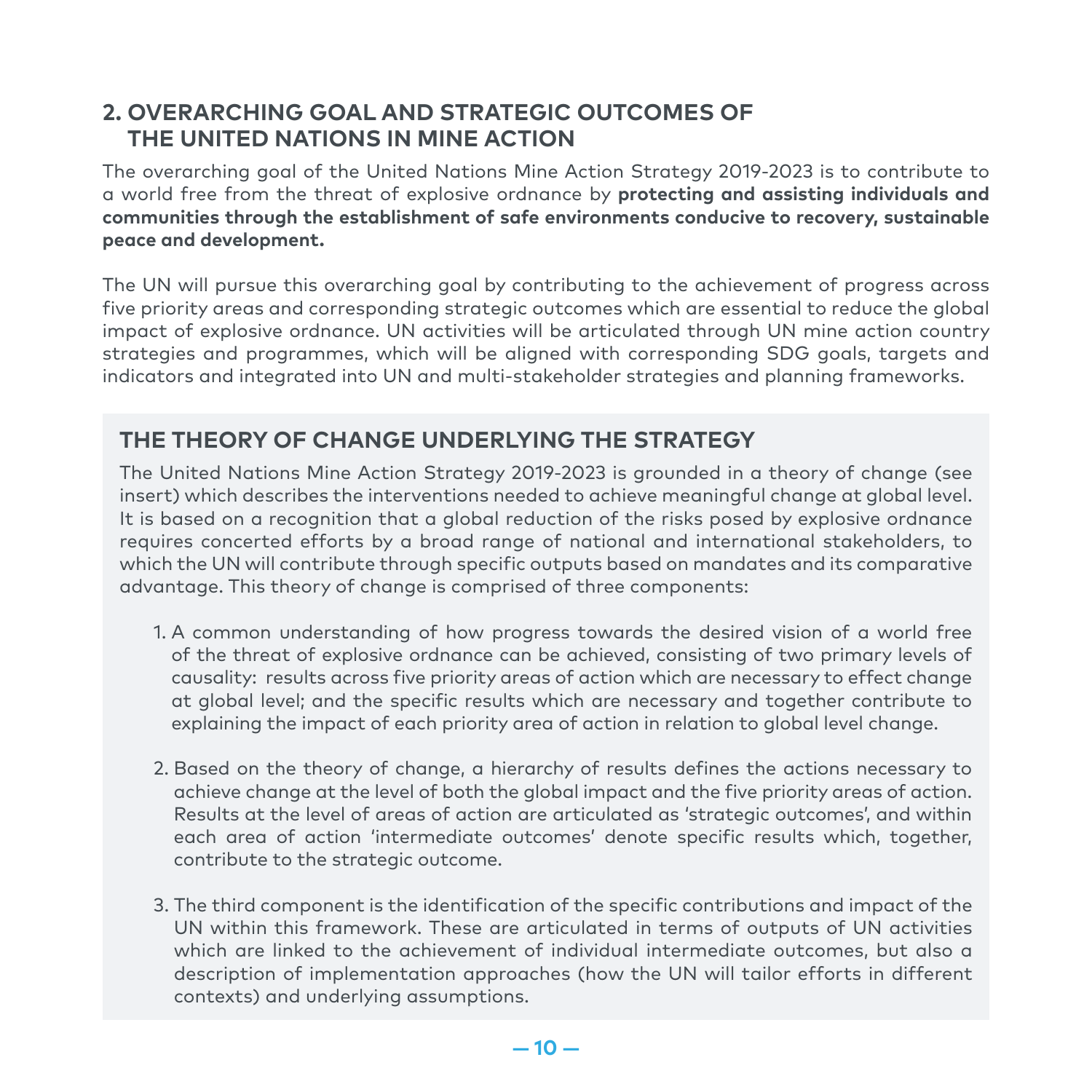### **VISION**

**A world free from the threat of mines, explosive remnants of war (ERW), including cluster munitions, and improvised explosive devices (IEDS)\***

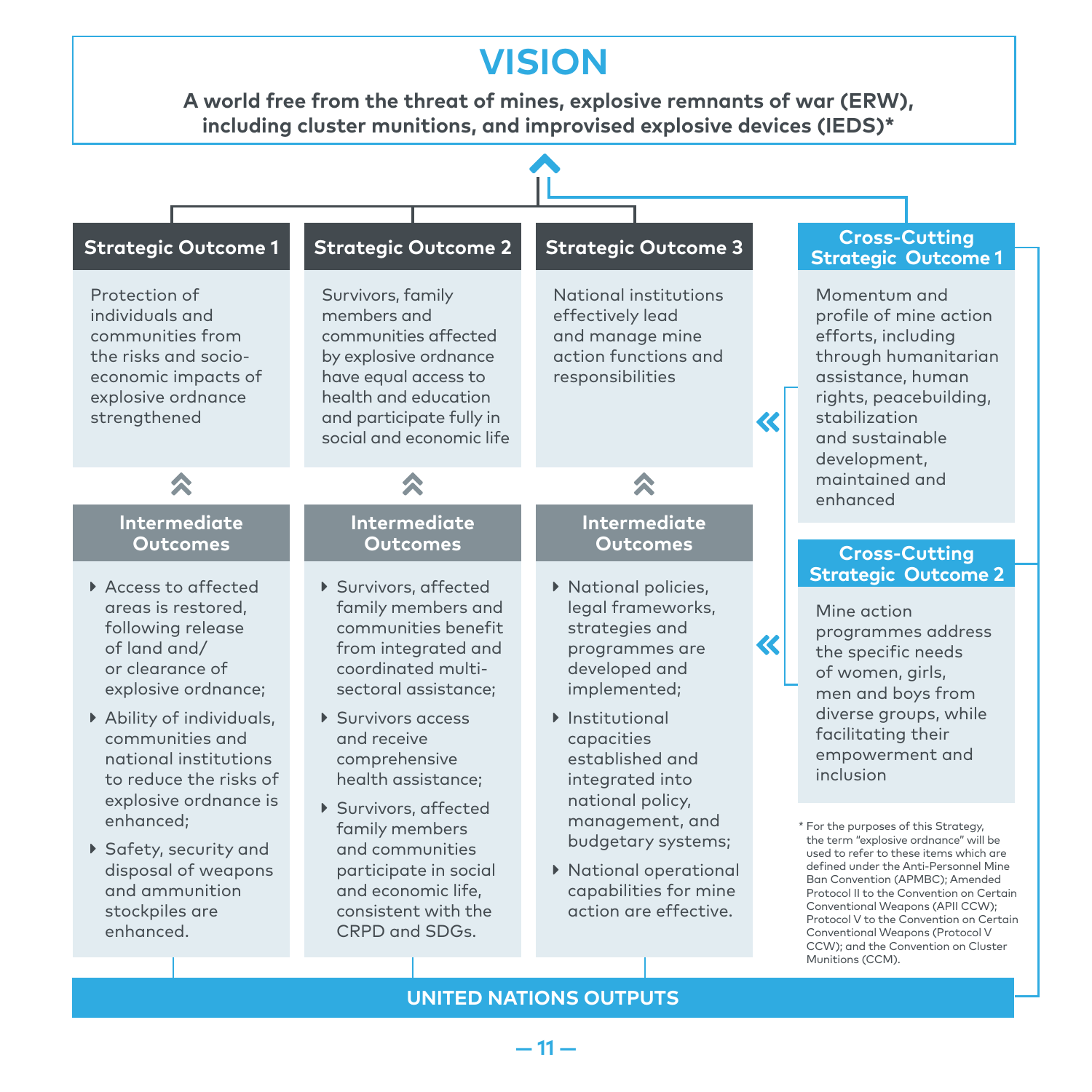#### **3. ENSURING EFFECTIVE UN ACTION**

"Leaving no one behind" is a fundamental principle driving the overall work of the UN system, in line with the 2030 Agenda for Sustainable Development and other multilateral frameworks. UN mine action activities continue to be tailored to the context and specific needs of populations and countries at risk. Where there is significant contamination and high civilian casualties, the UN will focus primarily on, but not be limited to, operational interventions to protect civilians and mitigate immediate risks to human life, facilitate the delivery of humanitarian assistance and ensure that survivors receive assistance. Where progress has been made in mitigating the threats posed by explosive ordnance, the UN will continue to support national institutions and communities to reduce risks and enable inclusive social and economic recovery and development. The UN will also prioritize support for injury surveillance in order to enable evidence-based action across all mine action priority areas. Advocacy for mine action and relevant international humanitarian law instruments constitute a core part of the approach of the UN in all contexts. At the same time, the UN will maintain flexibility in the planning, programming and implementation of activities to respond to existing country situations and needs. In all contexts, UN mine action activities will be aligned with national priorities, the Sustainable Development Goals, and the IASC Protection Policy.

The UN will also leverage its convening and coordination responsibilities, including through the IACG-MA, senior UN officials in-country, the UN Country Teams, and the Mine Action Area of Responsibility in the humanitarian cluster system, along with its principled approach to facilitate effective action at global and country levels. The UN will promote inclusive and sustainable approaches, in full support of national ownership and leadership.

#### **4. PARTNERSHIPS**

Effectively mitigating the threats posed by explosive ordnance requires close collaboration with States, regional organizations, affected communities, civil society and the private sector. During the 2019-2023 period the UN will strengthen and expand its partnerships at international, regional and national levels in order to enhance coordination and synergies across countries on specific thematic issues and challenges.

Priorities for strengthening partnerships will include broadening collaboration on multi-sectoral assistance for survivors and their communities. In humanitarian action, the UN will engage with all stakeholders to enhance the protection of conflict-affected people and to reduce the use of explosive ordnance. In addition, the UN will enhance its support to national development actors, including government agencies, civil society and the private sector to enable socio-economic recovery in cleared areas and inclusion of survivors and their communities in national development plans and frameworks.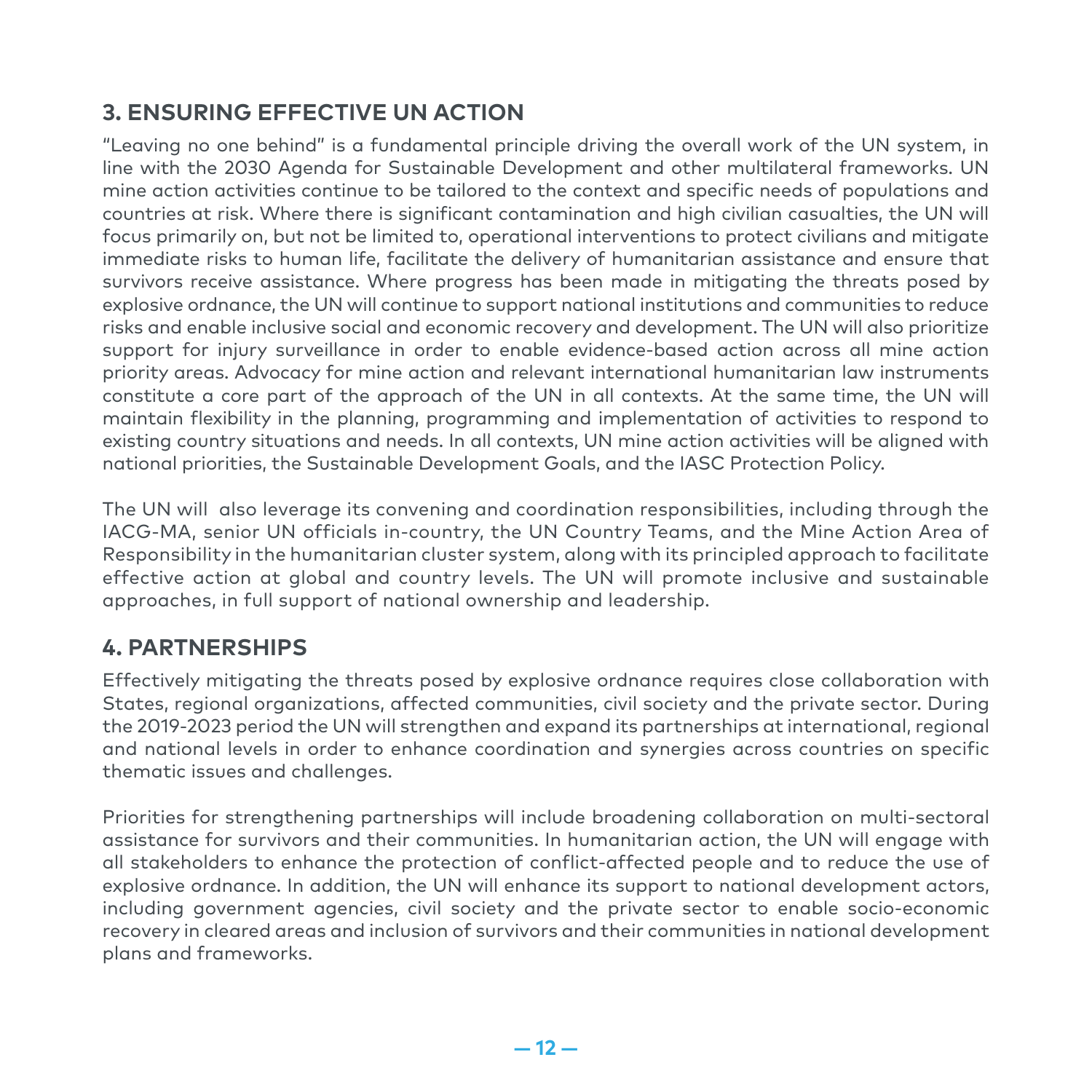The UN will also continue to advocate for and support the universalization, implementation and monitoring of relevant international human rights law and international humanitarian law instruments.

#### **5. ENABLING FACTORS**

Several enabling factors will be essential for the UN to achieve results within the framework of the Strategy:

- **Continued engagement and leadership by States** in determining their needs and the type of support required; in applying international mine action standards, as appropriate; in integrating mine action, including assistance to survivors and their communities, into national planning and budget processes; and in complying with international humanitarian law and international human rights law.
- **Enhanced political support from Member States and regional organizations**, in particular by mainstreaming mine action into policies, resolutions, decisions, national plans and other relevant policy frameworks.
- **Sustained and predictable international and national financial support** to ensure the responsiveness, effectiveness and adequacy of UN responses, including in emergency situations, and to facilitate longer-term investments in building national mine action capacities.
- **The effective integration of mine action in country-level UN strategic and coordination**  frameworks to ensure its inclusion as a strategic component of broader humanitarian, peacebuilding, and development efforts, as relevant and appropriate.
- **Improved integrated management of data, information and analyses among UN entities,**  facilitated through the pooling of resources and enhanced coordination through the IACG-MA.
- **Continued close coordination and collaboration with regional organizations and arrangements, NGOs, the private sector, research institutes, and other stakeholders** in joint operational responses, information sharing and collective advocacy efforts.
- **Strengthening of the substantive and technical skills of UN staff,** by further developing and expanding the general skills of UN mine action personnel in areas such as result-based management, project management, and the use of technology, as well as broader mine action responses.
- **Access to affected areas and communities** where the safety and security of UN staff and humanitarian personnel to operate and provide assistance can be ensured.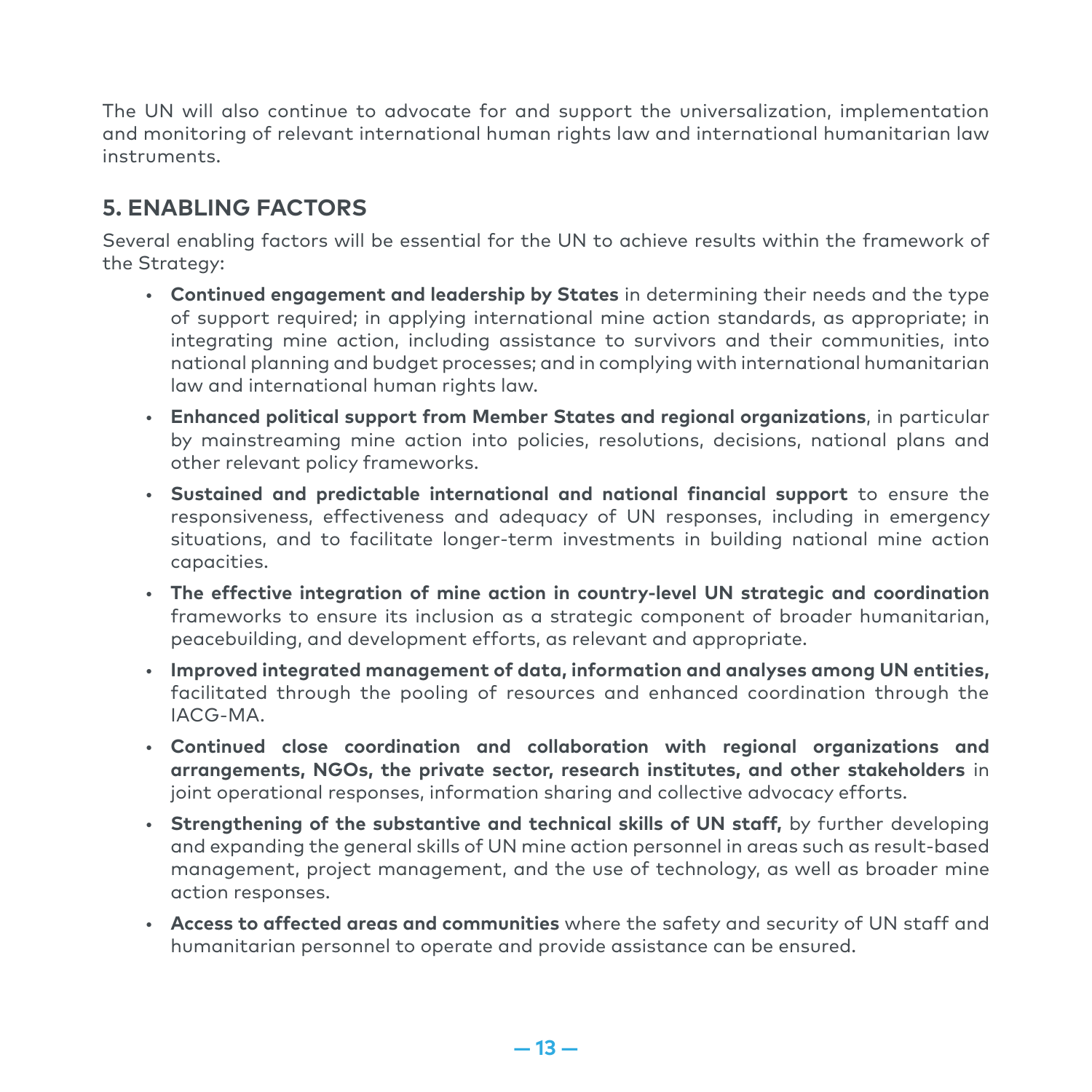Mine action strengthens national demining<br>capacity in Colombia.<br>UNMAS/Juan Arredondo

**ANTIAL** 

 $T$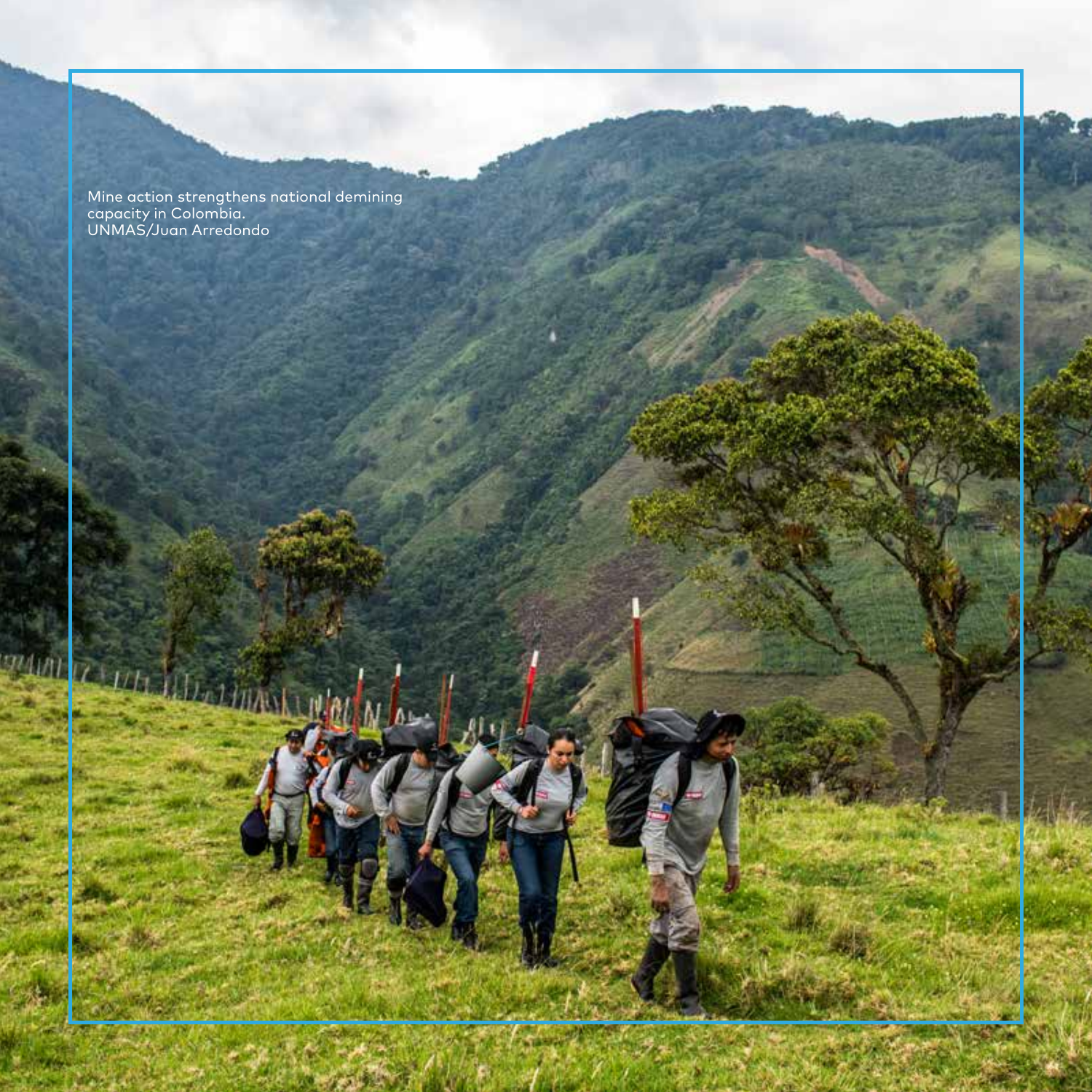### **CHAPTER IV: STRATEGIC OUTCOMES**

#### **STRATEGIC OUTCOME 1: Protection of individuals and communities from the risks and socio-economic impacts of explosive ordnance strengthened.**

UN activities will be prioritized and expanded in countries characterized by a significant increase in contamination and civilian casualties, including in urban areas, as well as risks associated with poorly secured or managed explosive materiel. Together with other partners, the United Nations will continue risk reduction and mitigation activities in countries where significant progress has been achieved with a view to strengthening national capacities and an eventual phasing out of UN assistance. Key priorities in all contexts, while enhancing coordination of mine action activities among UN, national and international partners, will include: strengthening national and local ownership and capacities; promoting beneficiary feedback and participation in prioritization; and UN and national programme planning and development. (see Annex 1)

#### **STRATEGIC OUTCOME 2: Survivors, family members and communities affected by explosive ordnance have equal access to health and education and participate fully in social and economic life.**

The United Nations will enhance its assistance to victims — understood as individuals (survivors), family members and communities directly and indirectly impacted by explosive ordnance — in accessing needed health services and ensuring their inclusion in social and economic life. During the 2019-2023 period, UN activities will be progressively expanded and scaled up geographically and sectorally in response to needs and requests, and subject to the availability of financing. UN assistance will be provided in accordance with international humanitarian law provisions relating to victim assistance, relevant international human rights instruments, including the Convention on the Rights of Persons with Disabilities (CRPD), and the United Nations Victim Assistance Policy (2016). The approach of the UN will be based on core principles including protecting the rights of those who have survived or been affected by explosive ordnance; promoting their participation and empowerment in social and economic activities; and ensuring respect for and safeguarding of their dignity. The UN will prioritize an integrated approach by advocating for, facilitating and supporting comprehensive and multi-sector national responses, where necessary and subject to the availability of capacities and resources, to address critical gaps in sectoral assistance, while taking into account the specific needs and priorities of men, women, girls and boys from diverse groups. (see Annex 2)

#### **STRATEGIC OUTCOME 3: National institutions effectively lead and manage mine action functions and responsibilities.**

The United Nations will continue to support national leadership and capacities for mine action through the provision of technical and capacity development advice, evidence-based and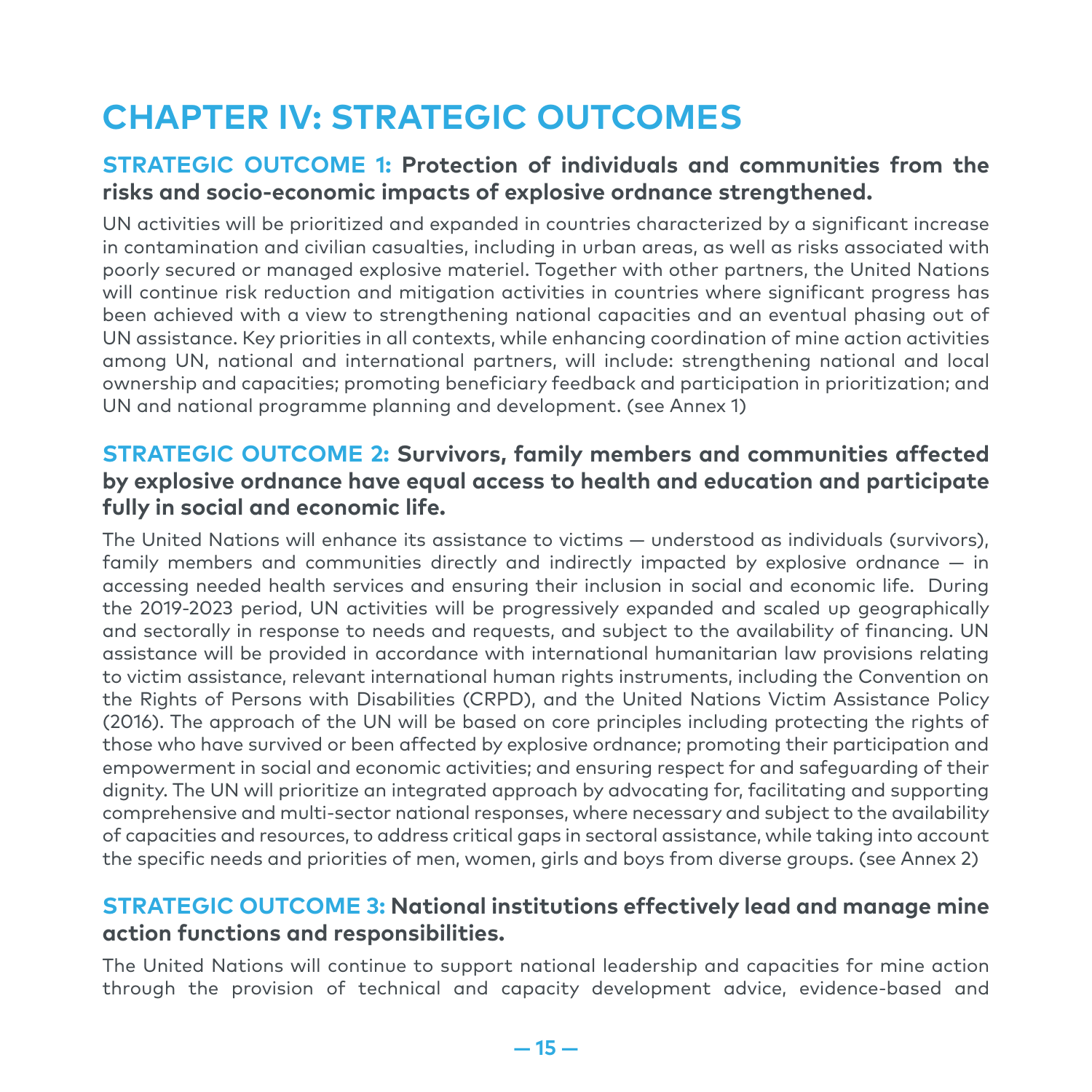context-specific interventions, and development of benchmarks for the progressive phasing out of UN assistance. In recognition of the importance of institutional development for enhancing resilience and breaking cycles of fragility and conflict, UN support will be provided in post-conflict, emergency and development situations. Across all of its activities in support of national capacity strengthening, the UN will promote and advocate for the integration of gender and diversity considerations, including addressing the different needs and priorities of women, girls, boys and men from diverse groups, and promoting greater gender and social inclusion in national mine action efforts. (see Annex 3)

#### **CROSS-CUTTING STRATEGIC OUTCOME 1: Momentum and profile of mine action efforts, including through mainstreaming in humanitarian assistance, human rights, peacebuilding, stabilization, and sustainable development, maintained and enhanced**

A key priority for the United Nations is to sustain momentum and profile of mine action at global, regional and national levels. In this regard, the UN will continue to advocate for and support the universalization and implementation of international humanitarian and human rights law instruments. It will also advocate for and support enhanced integration and mainstreaming of mine action efforts in broader UN and country-level humanitarian, peacebuilding, stabilization, and development frameworks. This constitutes a cross-cutting outcome contributing directly to risk reduction, assistance to survivors and national capacity development priorities. (see Annex 4)

#### **CROSS-CUTTING STRATEGIC OUTCOME 2: Mine action programmes address the specific needs of women, girls, men and boys from diverse groups, while facilitating their empowerment and inclusion**

The Strategy addresses gender inclusion and diversity as a cross-cutting strategic outcome, in line with SDG 5 (gender equality) and SDG 10 (reduced inequalities), by enhancing the integration and mainstreaming of relevant considerations across all UN country strategies, programmes and operations, as well as staffing, management, and reporting. A core UN priority is to ensure equal participation, consultation and inclusion of all affected populations in the planning and implementation of mine action programmes. The UN will ensure that the different exposure to and knowledge of risks related to explosive ordnance among women, girls, boys and men from diverse groups is incorporated into risk reduction efforts, including clearance and risk education. It will also facilitate and support multi-sectoral assistance to victims of explosive ordnance that is responsive to the needs of women, girls, men and boys from diverse groups, and advocate for the mainstreaming of gender and diversity considerations in national mine action policies, institutions and programmnes. (see Annex 5)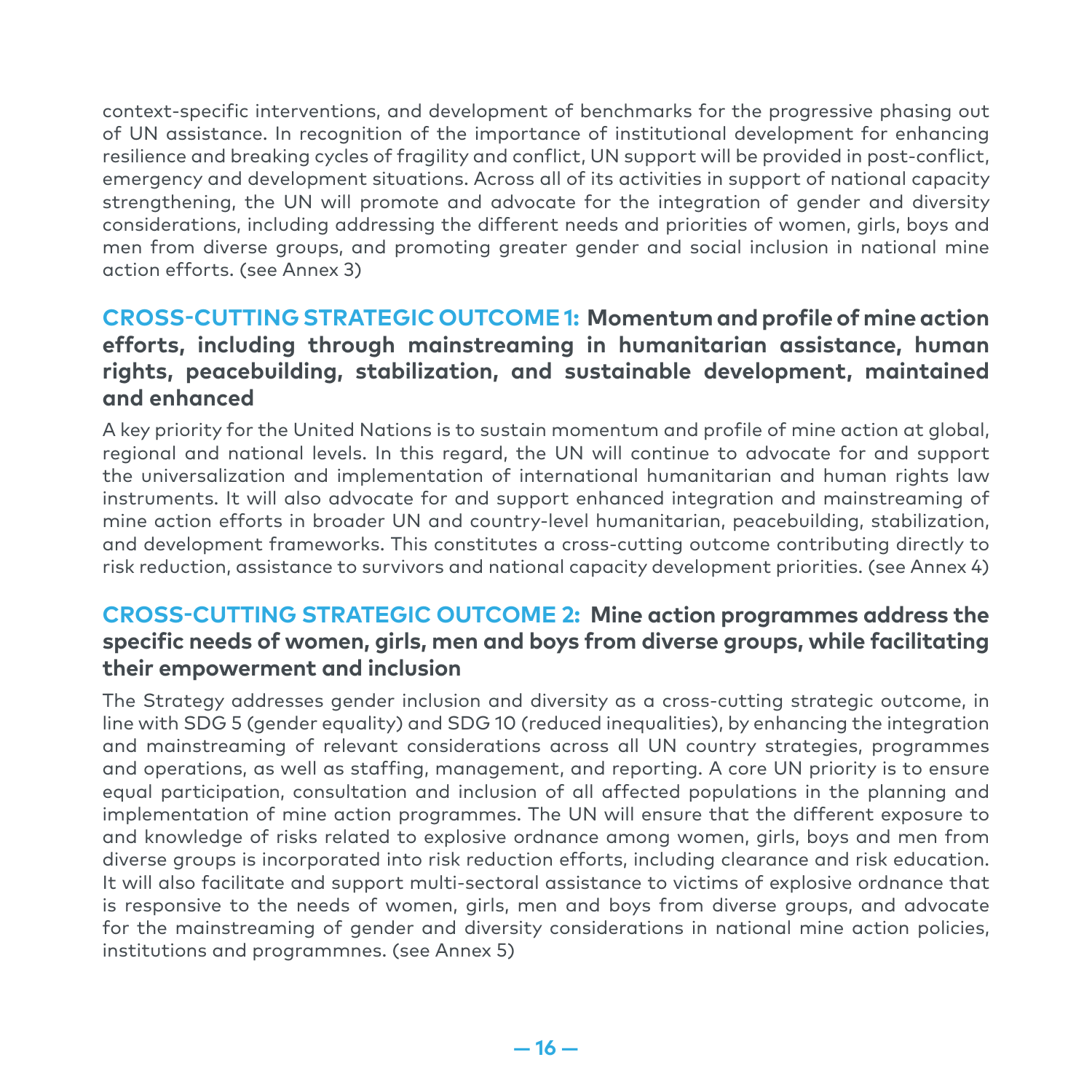Mortars collected and ready for disposal in Iraq.<br>UNMAS/Cengiz Yar

u

**Bark of** 

ne min

**AR 4913** 

 $\mathcal{I}$ 

eleccional communication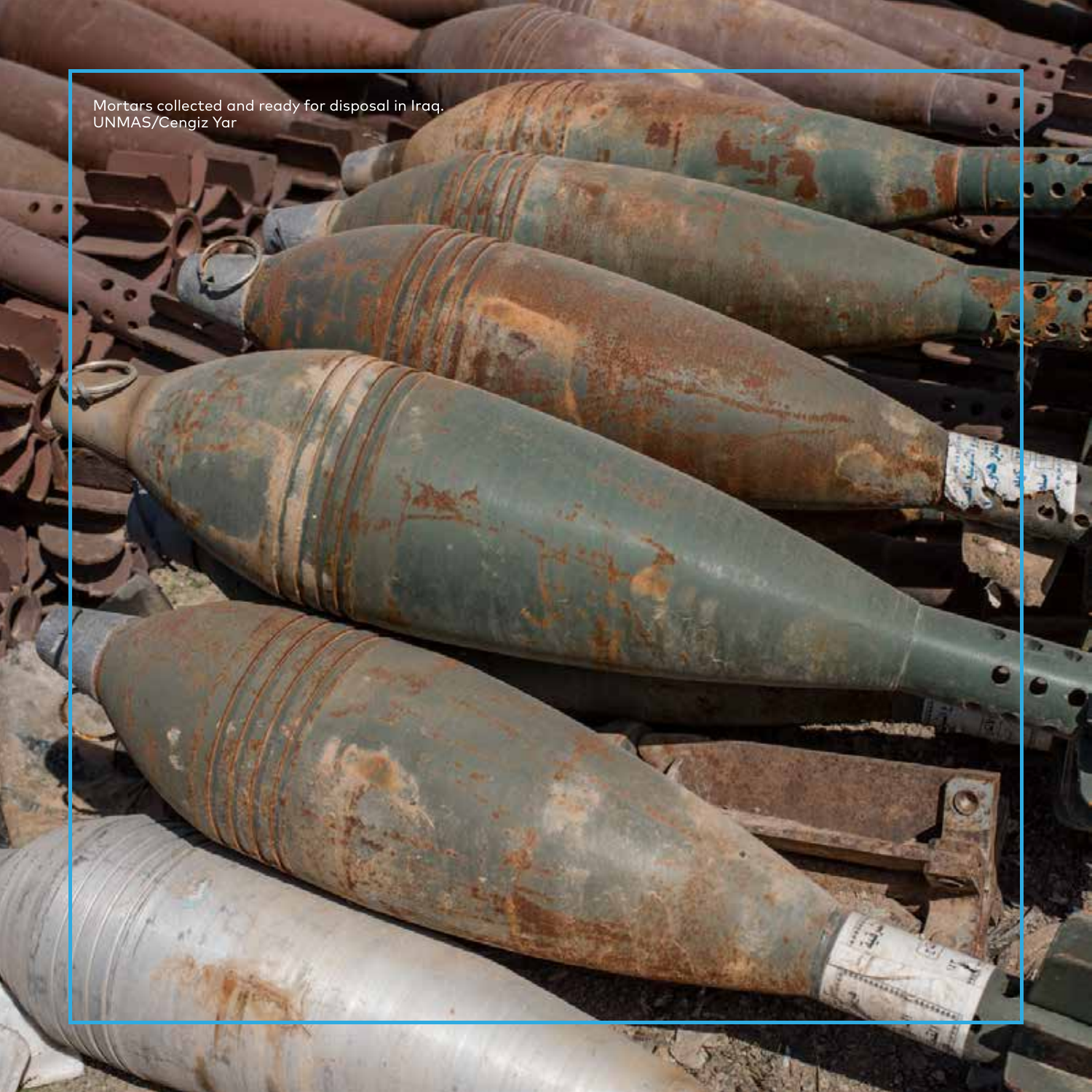### **CHAPTER V: MONITORING AND EVALUATION**

Monitoring and evaluation (M&E) is integral to the effective and responsive implementation of the Strategy and to demonstrating the UN contribution to mine action. The UN M&E approach reinforces the accountability framework embodied by this Strategy and builds on the commitment of all UN entities involved in mine action to report regularly on progress. Three principles underpin this approach: 1) respecting national ownership, 2) operating in partnership with all relevant stakeholders within the sector to support standardized tools and data collection methodologies and, 3) maintaining cost-effectiveness through avoiding duplication of data collection.

The M&E approach for the Strategy is based on the theory of change that describes the mine action outcomes and corresponding outputs for which the UN is mandated and accountable. Data will be collected on UN outputs as well as the outcomes towards which they contribute. Over the course of 2019-2023, the United Nations will build up a body of quantitative and qualitative evidence from a variety of sources. Reporting will reflect how UN mine action contributes to broader sector developments and is tailored to specific country contexts. Reporting will also be expanded to reflect ways in which mine action acts as an enabler for humanitarian action, peacebuilding, and sustainable development.

In addition to regular progress reporting, the biennial reports of the Secretary-General to the General Assembly on Assistance in Mine Action will incorporate analysis reported through this M&E approach. The relevance and efficacy of the Strategy to the UN's support for mine action will be assessed through mid-term and final reviews.

Strong partnerships within the UN and between the UN and the mine action sector are essential to ensuring consistent and reliable data collection and for promoting the standardization, to the extent possible, of data aggregation systems, approaches, and processes. In addition, engagement by the United Nations in broader discussions in the sector on improving data sharing and overall M&E approaches will continue to identify opportunities to demonstrate and improve the effectiveness and impact of mine action. The UN will also seek partners from across the mine action sector with whom to explore new areas of collaboration and refining of methodologies for greater coherence.

Effective and meaningful M&E by the United Nations to assess progress of this Strategy and deliver on a rigorous approach will continue to require dedicated financial and staffing resources for the management, operation, regular review, and maintenance of data collection, data quality, analysis and reporting.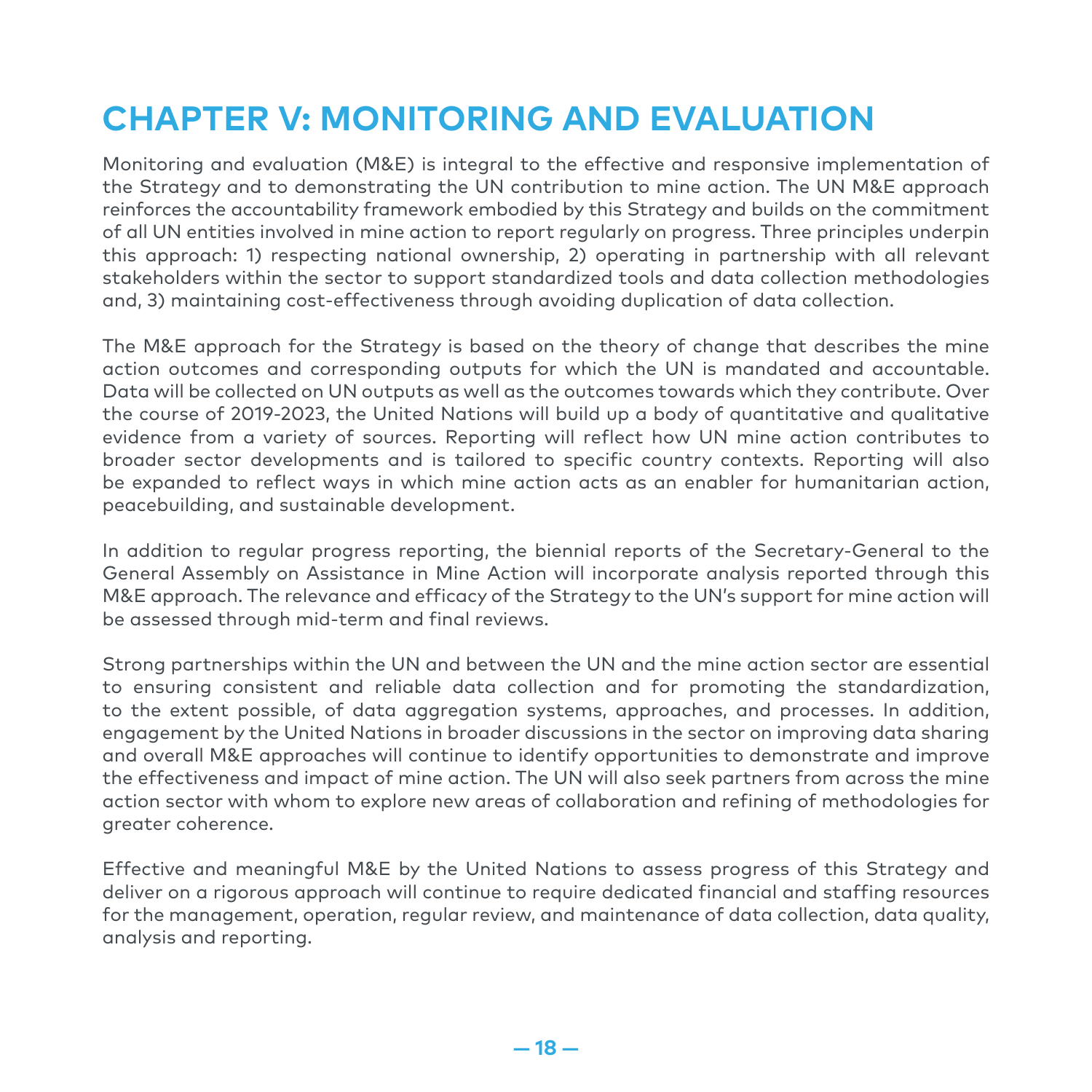Mine action allowed children to return to school in South Sudan. **UNMAS/Martine Perret**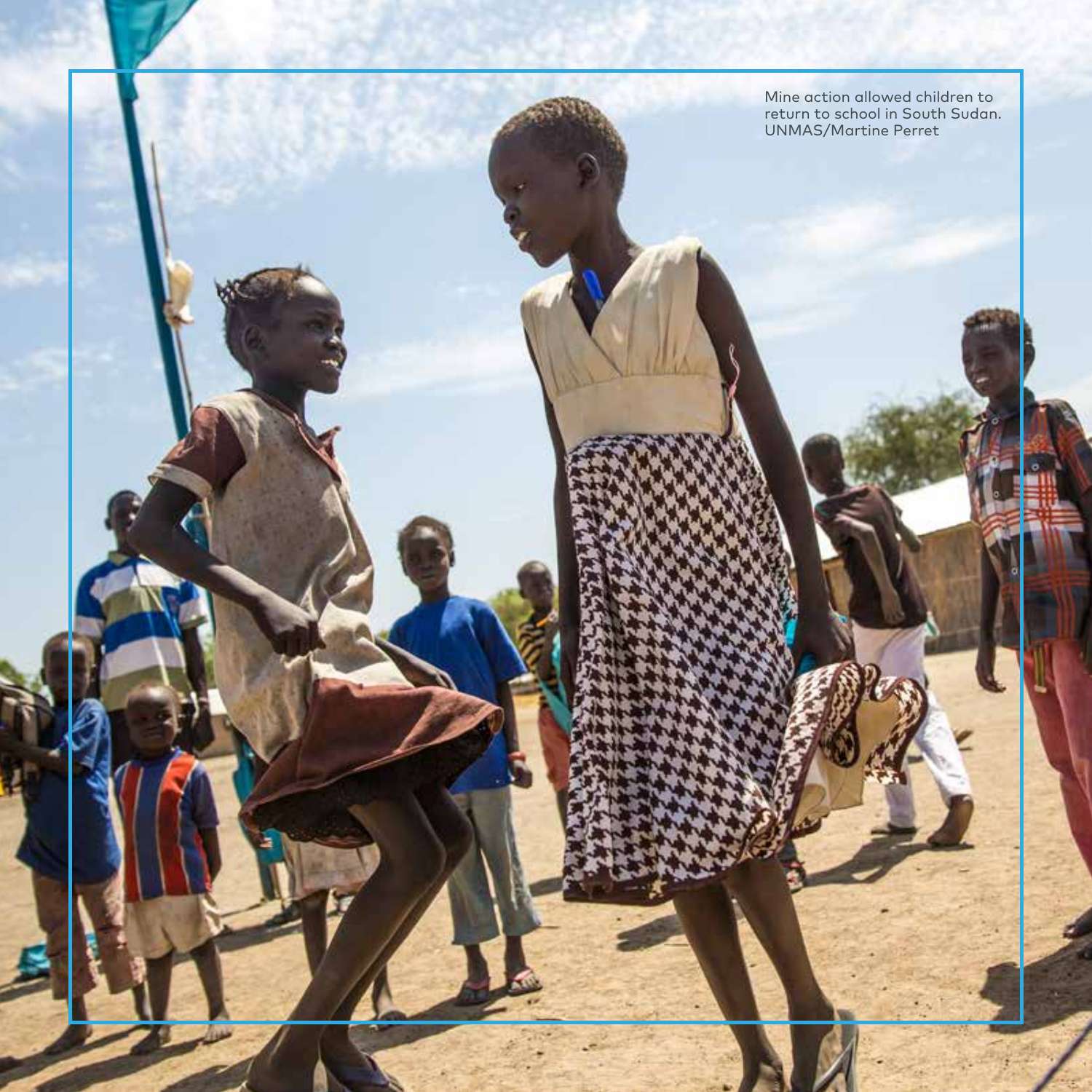## **NOTE ON METHODOLOGY**

The United Nations Mine Action Strategy 2019-2023 was developed through extensive consultations within the UN – at headquarters, regional and country level - and with affected states, donors, research institutes, non-governmental organizations, and civil society with the aim of ensuring a transparent and comprehensive approach. This process included four retreats of the United Nations Inter-Agency Coordination Group on Mine Action from May to October 2018 as well as a series of bilateral consultations with UN field programmes and external stakeholders from June to September 2018. When in-person discussions were not possible, stakeholder consultations were held through video and teleconferences. Drafts of the Strategy were shared with each of these constituents prior to finalization. UNMAS, on behalf of the United Nations Inter-Agency Coordination Group on Mine Action, extends its sincere appreciation and thanks for the positive, constructive, and informed engagement of all who were consulted in the course of this process.

The Principals of the United Nations Inter-Agency Coordination Group on Mine Action endorsed the United Nations Mine Action Strategy 2019-2023 on 4 December 2018.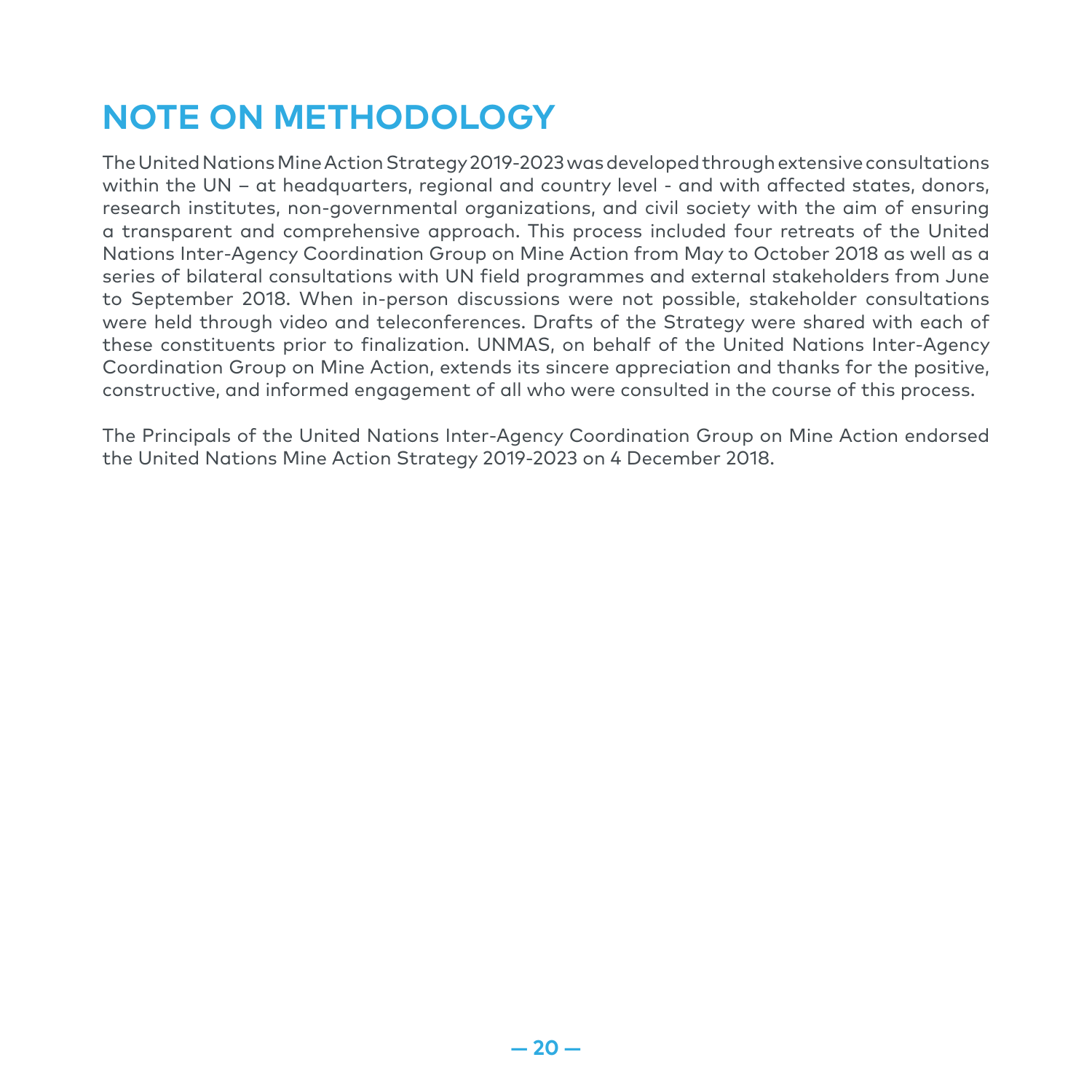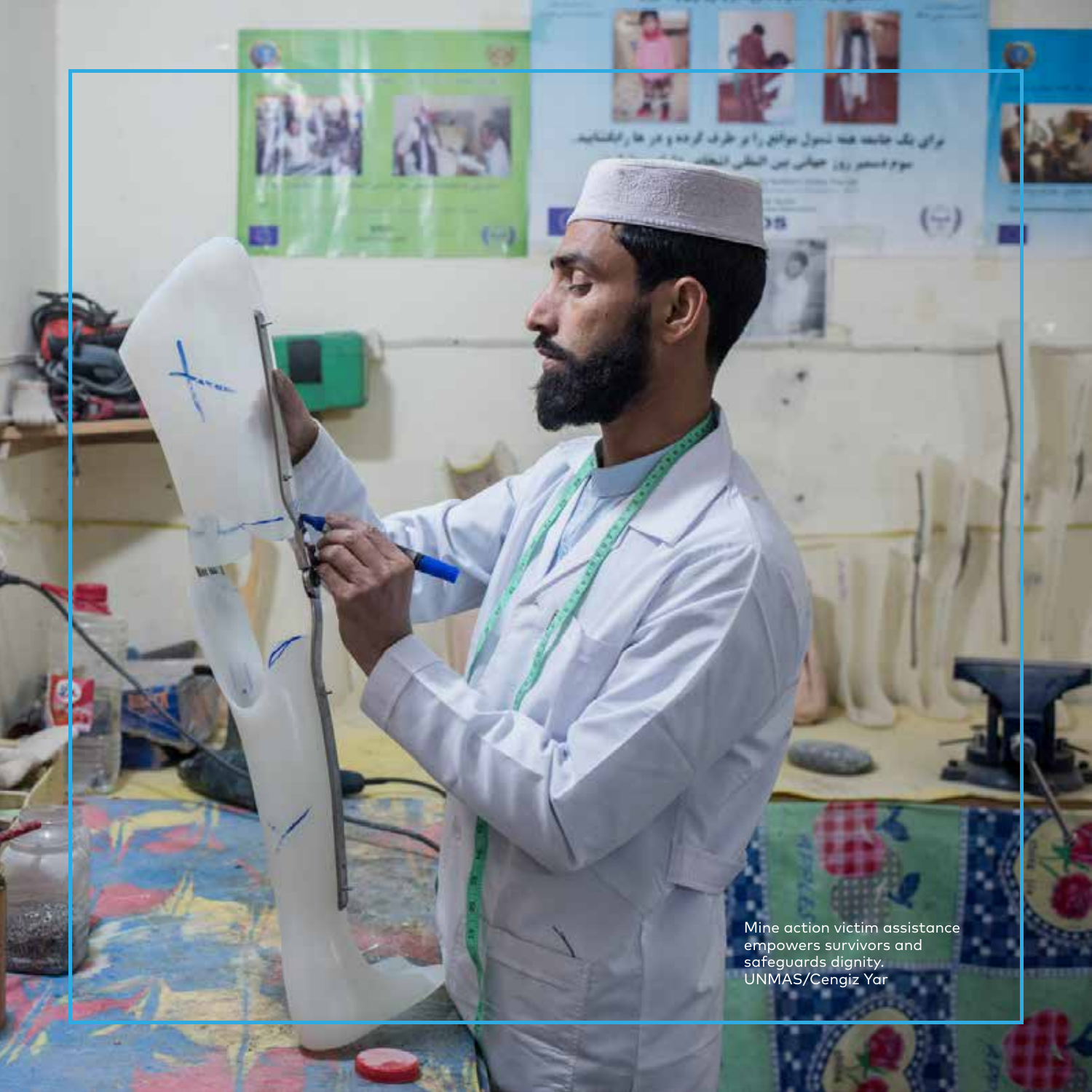# ANNEX 1ANNEX

### **Strategic Outcome 1**

**Protection of individuals and communities from the risks and socio-economic impacts of explosive ordnance strengthened**

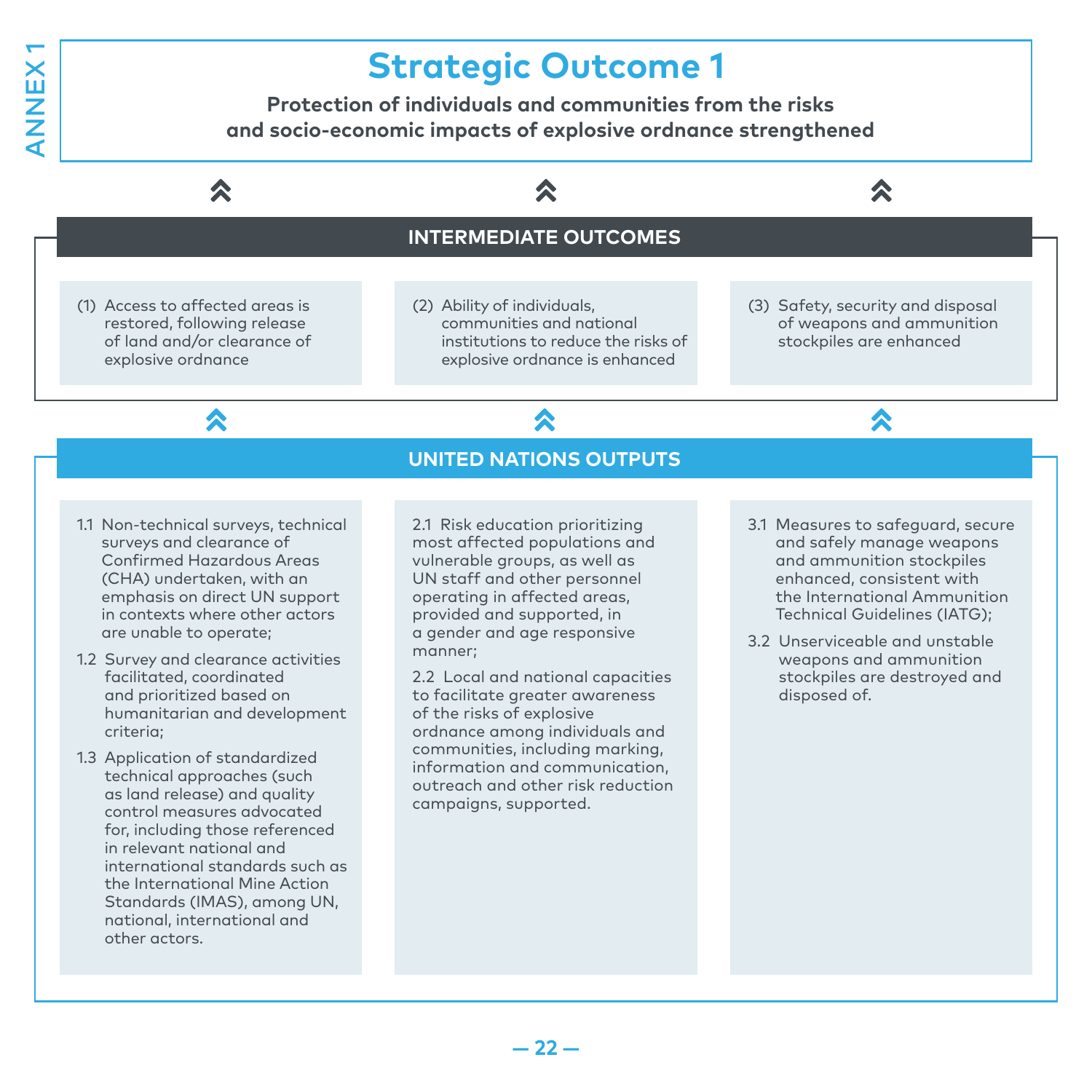### **Strategic Outcome 2**

**Survivors, family members and communities affected by explosive ordnance have equal access to health and education and participate fully in social and economic life**

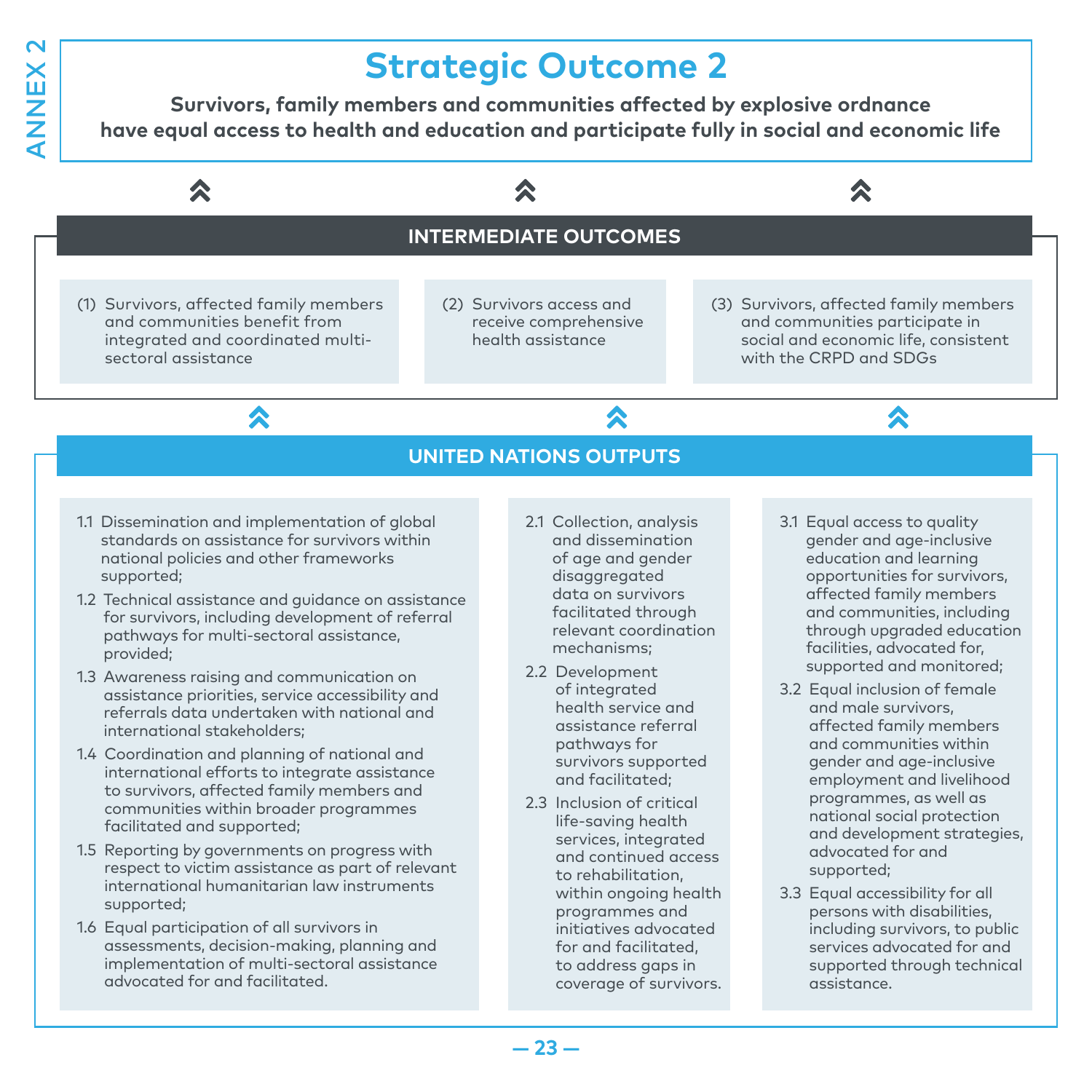### **Strategic Outcome 3**

**National institutions effectively lead and manage mine action functions and responsibilities** 



1.3 National compliance with relevant treaties and international humanitarian law facilitated through advocacy and technical assistance.

obligations, as relevant;

**— 24 —**

financial management functions strengthened.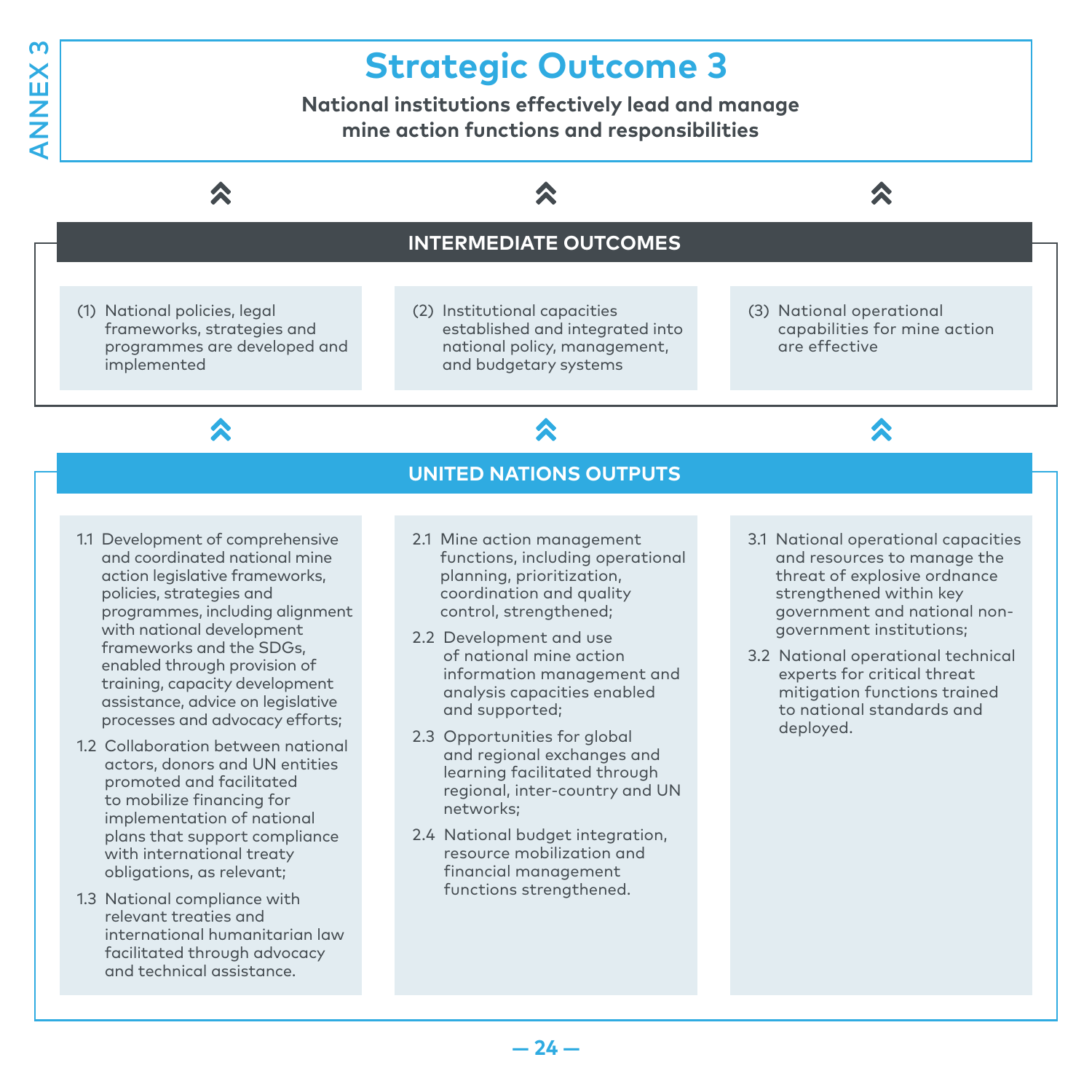### **Cross-Cutting Strategic Outcome 1**

**Momentum and profile of mine action efforts, including through humanitarian assistance, human rights, peacebuilding, stabilization and sustainable development, maintained and enhanced**



- 1.1 Continued advocacy and provision of technical assistance for the ratification of and adherence to international legal instruments (namely the APMBC, CCW, CCM and CRPD) as well as international standards, such as the IMAS and IATG (SO1), where applicable;
- 1.2 Responsive and timely UN mine action interventions to support countries in implementing international legal instruments, including risk reduction and assistance to survivors (as reflected in the outputs of SO1 and SO2);
- 1.3 Strengthening national capacities to enhance compliance and implementation of international humanitarian legal instruments, where applicable (SO2 and SO3).
- 2.1 Ensuring mine action is effectively integrated into peacemaking, peacebuilding and stabilization strategies and programmes, in accordance with relevant UN Security Council and General Assembly resolutions (SO1);
- 2.2 Facilitating and supporting the development and maintenance of injury surveillance systems as a prerequisite for prioritization of risk reduction efforts (SO1, SO2, SO3);
- 2.3 Supporting the protection of and assistance to individuals and population groups at risk within humanitarian and development programming (SO1);
- 2.4 Enhancing coordination of mine action activities within the UN system, including through the humanitarian cluster system and UN Country Teams (UNCTs) and related planning frameworks to strengthen the impact and efficiency of UN systemwide efforts (SO1, SO2, SO3);
- 2.5 Ensuring that national development strategies and plans integrate a focus on mine action priorities aligned with the Sustainable Development Goals (SO1, SO2, SO3).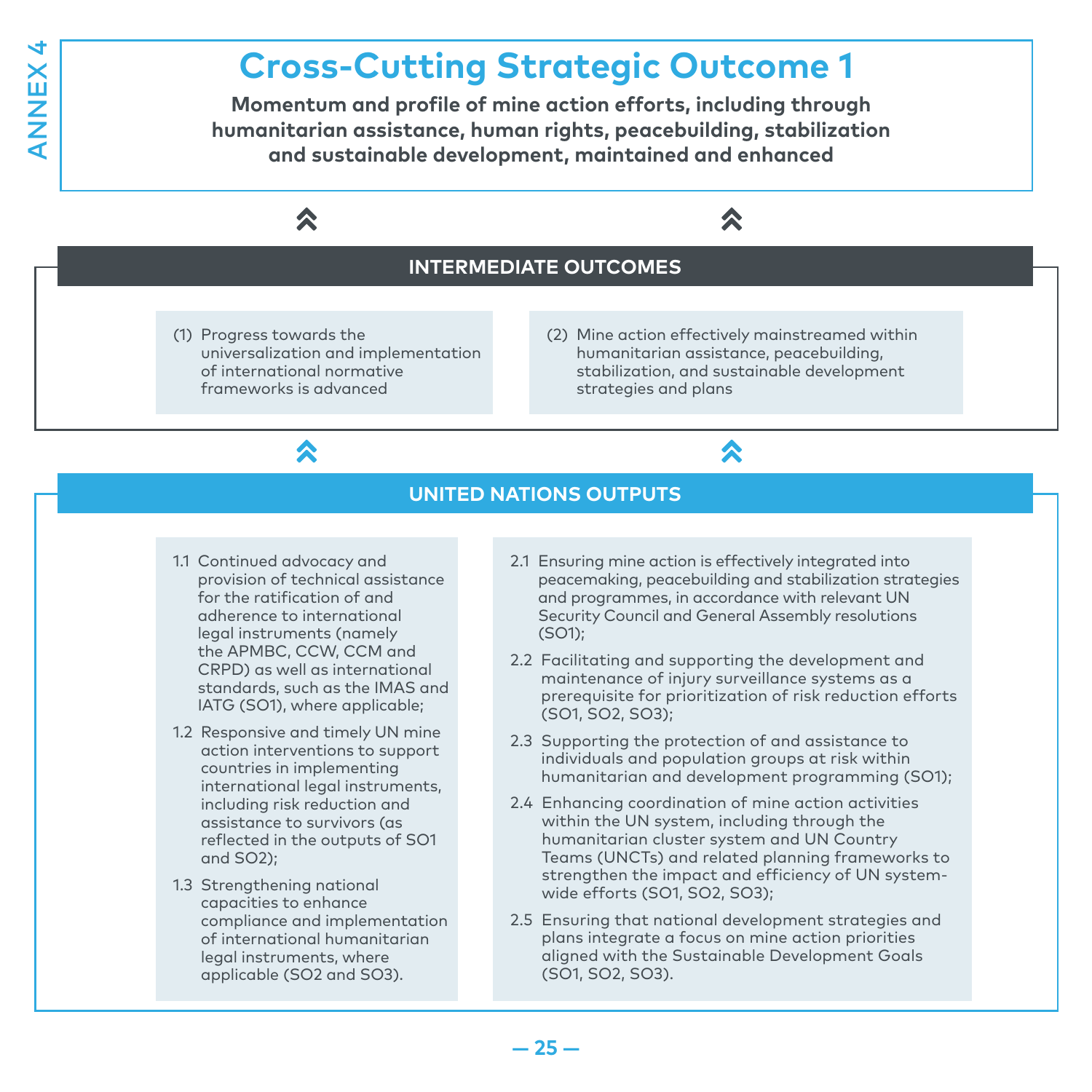### **Cross-Cutting Strategic Outcome 2**

**Mine action programmes address the specific needs of women, girls, men and boys from diverse groups, while facilitating their empowerment and inclusion**



Based Violence (GBV).

that inclusive and empowering assistance does not exacerbate the exposure of risks to Gender

women as agents of change in households and within affected

communities.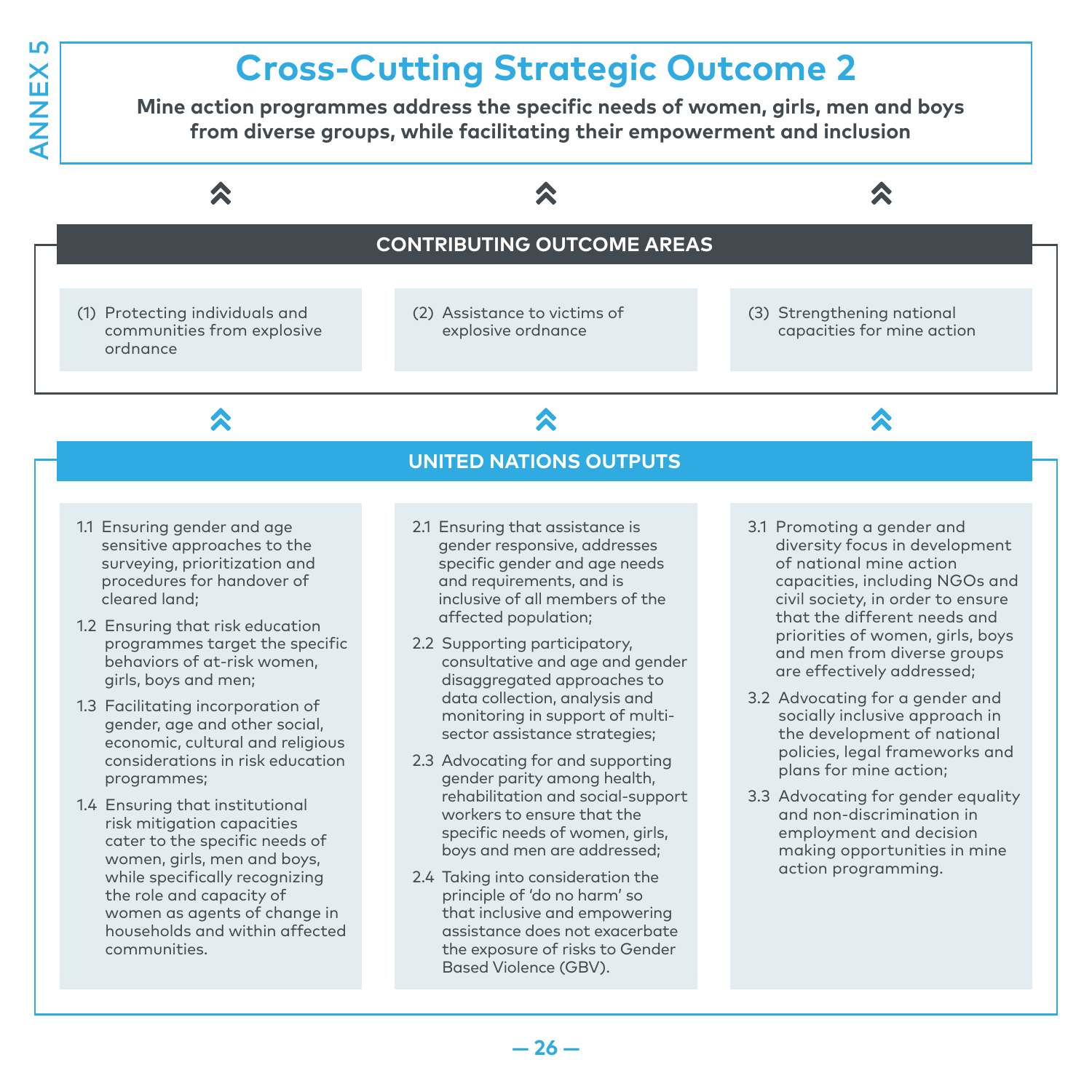### **ACRONYMS**

**AOR** Area of Responsibility

**APMBC** Convention on the Prohibition of the Use, Stockpiling, Production and Transfer of Anti-Personnel Mines and on their Destruction (also referred to as Anti-Personnel Mine Ban Convention

**CCM** Convention on Cluster Munitions

**CCW** Convention on Prohibitions or Restrictions on the Use of Certain Conventional Weapons Which May Be Deemed to Be Excessively Injurious or to Have Indiscriminate Effects (also referred to as Convention on Certain Conventional Weapons)

**CEDAW** Convention on the Elimination of All Forms of Discrimination Against Women

**CHA** Confirmed Hazardous Areas

**CRPD** Convention on the Rights of Persons with Disabilities

**EOD** Explosive Ordnance Disposal

**ERW** Explosive Remnant of War

**GPC** Global Protection Cluster

**HRP** Humanitarian Response Plan

**IACG-MA** Inter-Agency Coordination Group on Mine Action

**IASC** Inter-Agency Standing Committee

**IED** Improvised Explosive Device

**IHL** International Humanitarian Law

**IMAS** International Mine Action Standards

**ISF** UN Integrated Strategic Framework

**MA** Mine Action

**MASG** Mine Action Support Group

**MRE** Mine/ERW Risk Education

**SDG** Sustainable Development Goal

**NGO** Non-Governmental Organization

**OCHA** United Nations Office for the Coordination of Humanitarian Affairs

**WAM** Weapons and Ammunition Management

**UN** United Nations

**UNDAF** United Nations Development Assistance Framework

**UNDP** United Nations Development Programme

**UNGA** United Nations General Assembly

**UNHCR** Office of the United Nations High Commission for Refugees

**UNICEF** United Nations Children's Fund

**UNMAS** United Nations Mine Action Service

**UNODA** United Nations Office for Disarmament Affairs

**UNOPS** United Nations Office for Project Services

**UNSF** United Nations Strategic Framework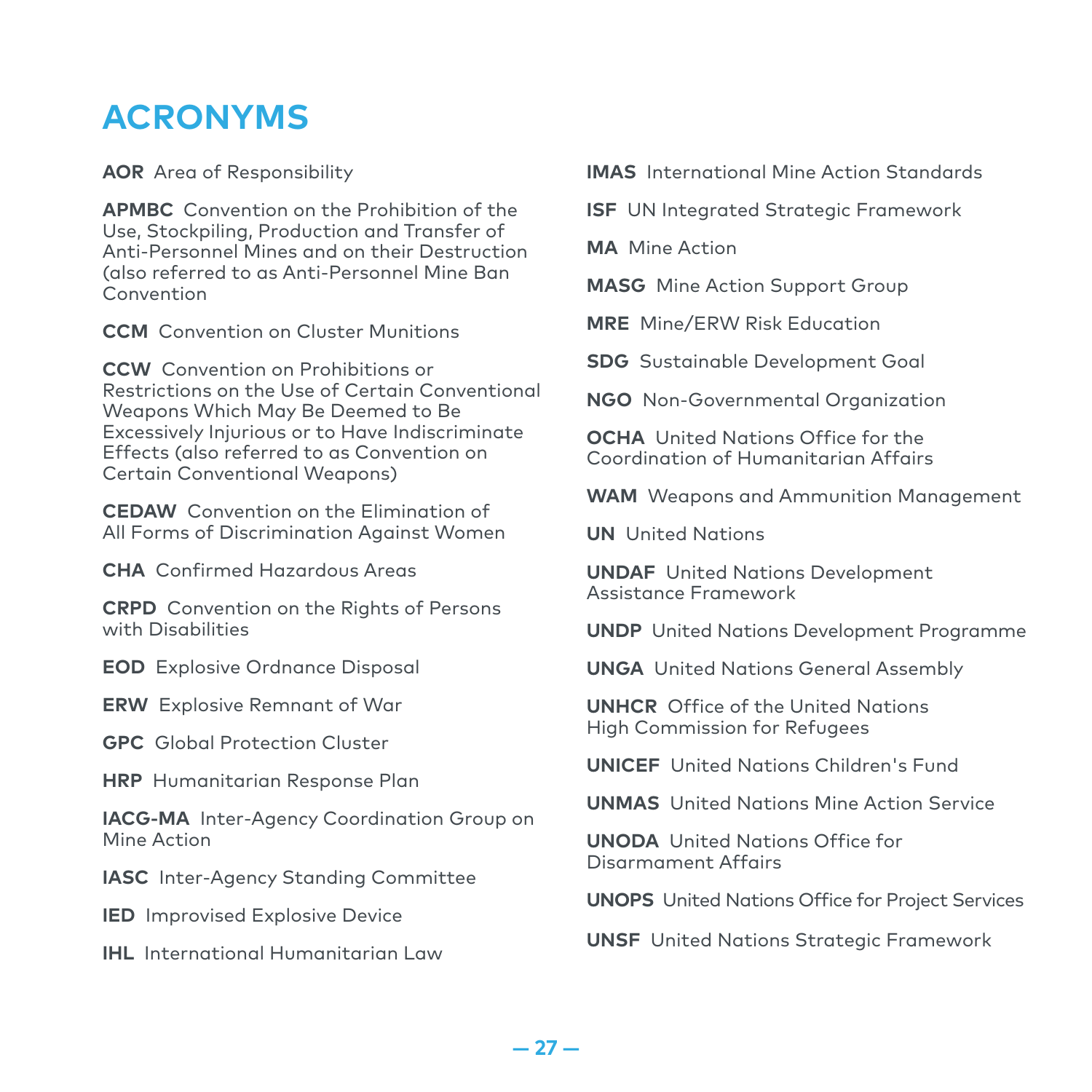The UN Global Advocate for the Elimination of Mines and Explosive Hazards Daniel Craig and the UN Secretary-General António Guterres promote UN mine action efforts. UNMAS/Runa A

譯